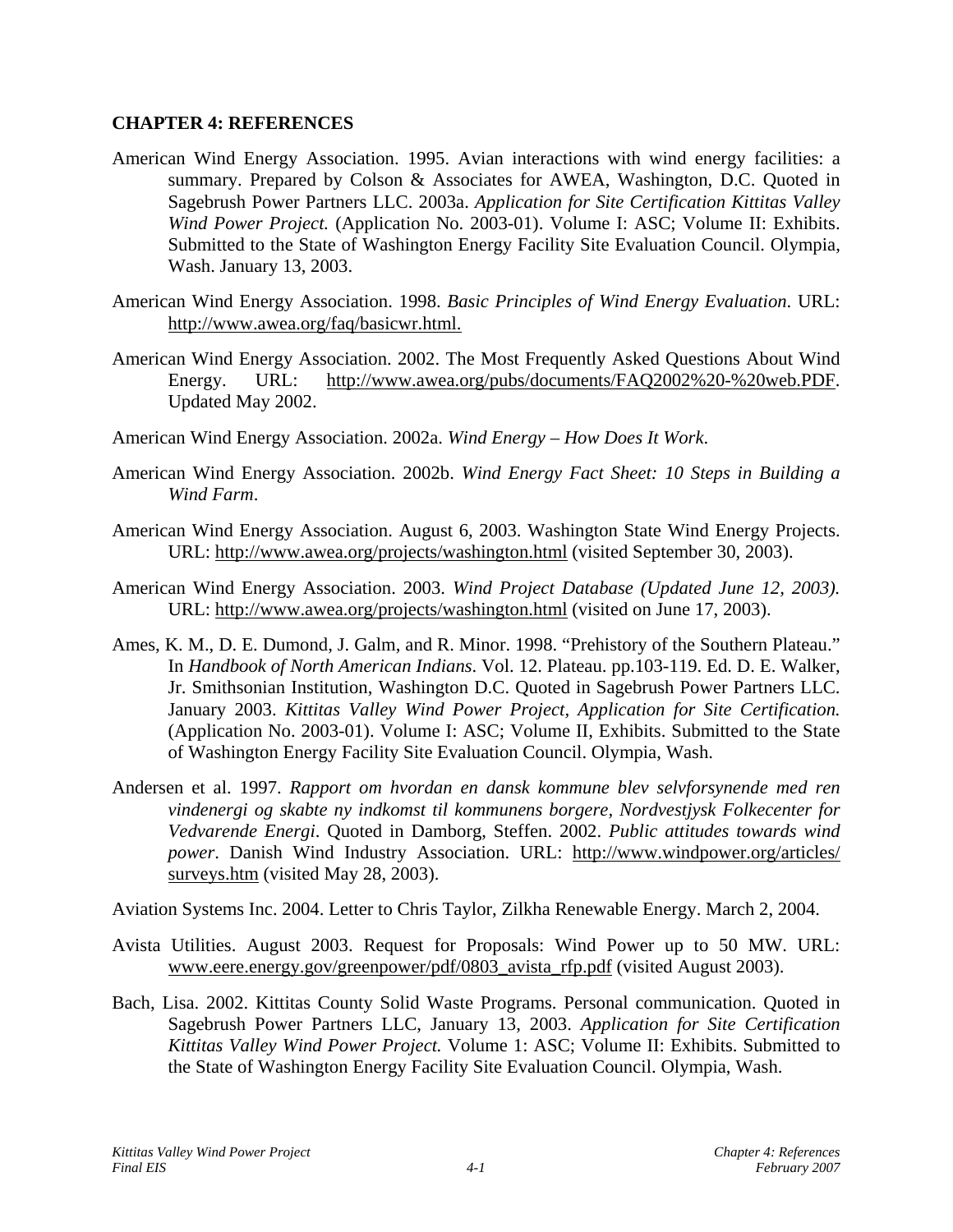- Baker D. and Bastach M. 2005. CH2MHILL. *Revised Kittitas Valley Wind Power Project Noise Analysis Summary.* Prepared for Horizon Wind Energy, Portland Oregon. November 23, 2005.
- Barnes, James D., Miller, Laymon N., and Wood, Eric W. 1977. *Power Plant Construction Noise Guide*. Empire State Electric Energy Research Corp. New York. Quoted in Sagebrush Power Partners LLC. 2003a. *Application for Site Certification Kittitas Valley Wind Power Project.* (Application No. 2003-01). Volume I: ASC; Volume II: Exhibits. Submitted to the State of Washington Energy Facility Site Evaluation Council. Olympia, Wash. January 13, 2003.
- Bauer, H. H., and A. J. Hansen. 2000. *Hydrology of the Columbia Plateau Regional Aquifer System, Washington, Oregon, and Idaho*. U. S. Geologic Survey, Water-Resources Investigations Report 96-4106, 61 p. Quoted in Sagebrush Power Partners LLC, 2003c. *Kittitas Valley Wind Power Project Responses to Initial Completeness Report*. Submitted to the State of Washington Energy Facility Site Evaluation Council. Olympia, Wash. April 23, 2003.
- Bauer, H. H., and J. J. Vaccaro. 1990. *Estimates of Ground-water Recharge to the Columbia Plateau Regional Aquifer System, Washington Oregon, and Idaho, for Predevelopment and Current Land-use Conditions*. U. S. Geologic Survey, Water-Resources Investigations Report 88-4018, 37 p., 2 plates. Quoted in Sagebrush Power Partners LLC. 2003a. *Application for Site Certification Kittitas Valley Wind Power Project.*  (Application No. 2003-01). Volume I: ASC; Volume II: Exhibits. Submitted to the State of Washington Energy Facility Site Evaluation Council. Olympia, Wash. January 13, 2003.
- Becker, Larry. October 1, 2003. Director of Engineering and Construction, National Energy Systems Co. Personal communications.
- Benton County. No Date. Chapter 11A.34, Agricultural Protection Zone District (APZ). URL: <http://www.co.benton.wa.us/apz.htm>.
- Benton County and Bonneville. 2002. *Maiden Wind Farm Final NEPA/SEPA Environmental Impact Statement. DOE/EIS-0333*. January 2003.
- Bicchieri, B. 1994. Reecer Canyon Quadrangle Random Survey: A Report to the Archaeological and Cultural Task Group of the Yakima Resources Management Cooperative. Central Washington University, Ellensburg. Quoted in Sagebrush Power Partners LLC. January 2003. *Kittitas Valley Wind Power Project, Application for Site Certification.* (Application No. 2003-01). Volume I: ASC; Volume II, Exhibits. Submitted to the State of Washington Energy Facility Site Evaluation Council. Olympia, Wash.
- Board of County Commissioners (BOCC), Kittitas County. 2005. *Resolution No. 2005-46; a Resolution Denying the Desert Claim Wind Power Project Proposal Including Denial of Subarea Designation, Rezone Overlay, Development Agreement and Development Activities Permit*. April 5, 2005.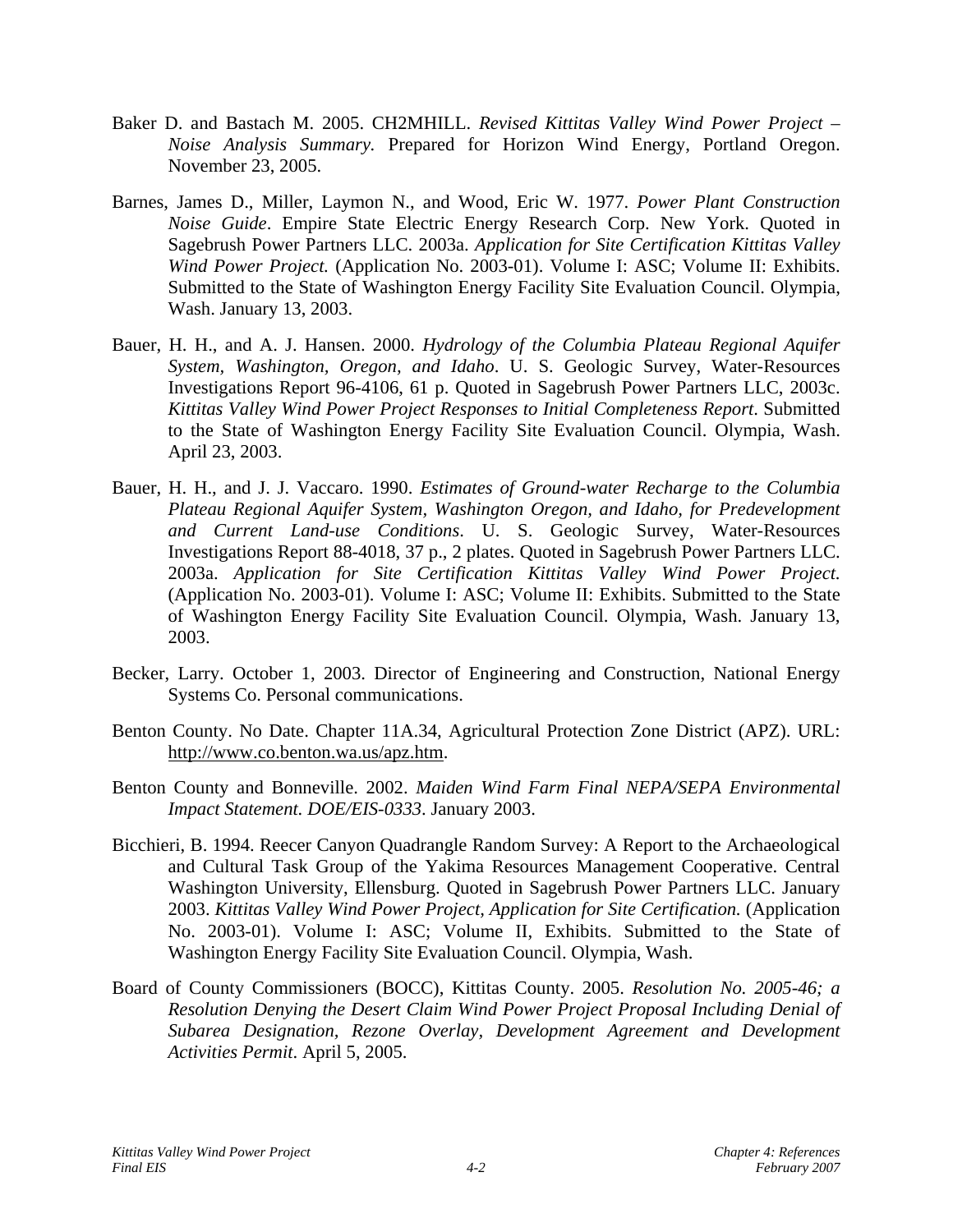- Boas Inc. 1989. Quoted in: Kittitas County. 2003c. *Kittitas County Draft EIS for the Desert Claim Wind Power Project.* Section 3.6 Cultural Resources, Springwood Alternative.
- Bonneville Power Administration. 1995. *Electric Powerlines, Questions and Answers on Research into Health Effects*. June 1995. URL: http://www.niehs.nih.gov/emfrapid/ booklet/youremf2.htm#higher (visited October 6, 2003).
- Bonneville Power Administration. 2001. *Upgrading the Capacity and Reliability for the BPA Transmission System, Report of the Infrastructure Technical Review Committee.*
- Bonneville Power Administration. 2003. Letter to EFSEC Re: Kittitas Valley Wind Farm NEPA. March 4, 2003.
- Bonneville Power Administration and Energy Facility Site Evaluation Council (EFSEC). 2002. *Wallula Power Project and Wallula-McNary Transmission Line Project Draft Environmental Impact Statement*. DOE/EIS-0330. February 2002.
- Bonneville Power Administration and U.S. Department of Energy. February 1993*. Resource Programs Final EIS*. Quoted in BPA and Benton County, Washington, March 2002. *Maiden Wind Farm Draft NEPA/SEPA Environmental Impact Statement*, page 3-8.
- Bonneville Power Administration, U.S. Department of Energy, and Benton County. March 2002. *Maiden Wind Farm Draft NEPA/SEPA Environmental Impact Statement.*
- Boyd, R. T. 1998. "Demographic History Until 1990." In *Handbook of North American Indians*. Vol. 12. Plateau. pp.467-483. Ed. D. E. Walker, Jr. Smithsonian Institution, Washington D.C. Quoted in Sagebrush Power Partners LLC. January 2003. *Kittitas Valley Wind Power Project, Application for Site Certification.* (Application No. 2003-01). Volume I: ASC; Volume II, Exhibits. Submitted to the State of Washington Energy Facility Site Evaluation Council. Olympia, Wash.
- Brown, C. G. 1992. Movement and migration patterns of mule deer in southeastern Idaho. *Journal of Wildlife Management* 56: 246-253. Quoted in Sagebrush Power Partners LLC. 2003a. *Application for Site Certification Kittitas Valley Wind Power Project.*  (Application No. 2003-01). Volume I: ASC; Volume II: Exhibits. Submitted to the State of Washington Energy Facility Site Evaluation Council. Olympia, Wash. January 13, 2003.
- Brown, David. October and November 2006. Horizon Wind Energy. Personal Communications.
- Brown, E. R., 1985. *Management of Wildlife and Fish Habitats in Forests of Western Oregon and Washington*. USDA Forest Service, PNW Region, Publication No. R6-F&WL-192- 1985. Portland, Oregon.
- Brown, H. A, R. B. Bury, D. M. Darda, L. V. Diller, C. R. Peterson, and R. M. Storm. 1995. *Reptiles of Washington and Oregon*. Seattle Audubon Society. Seattle Wash.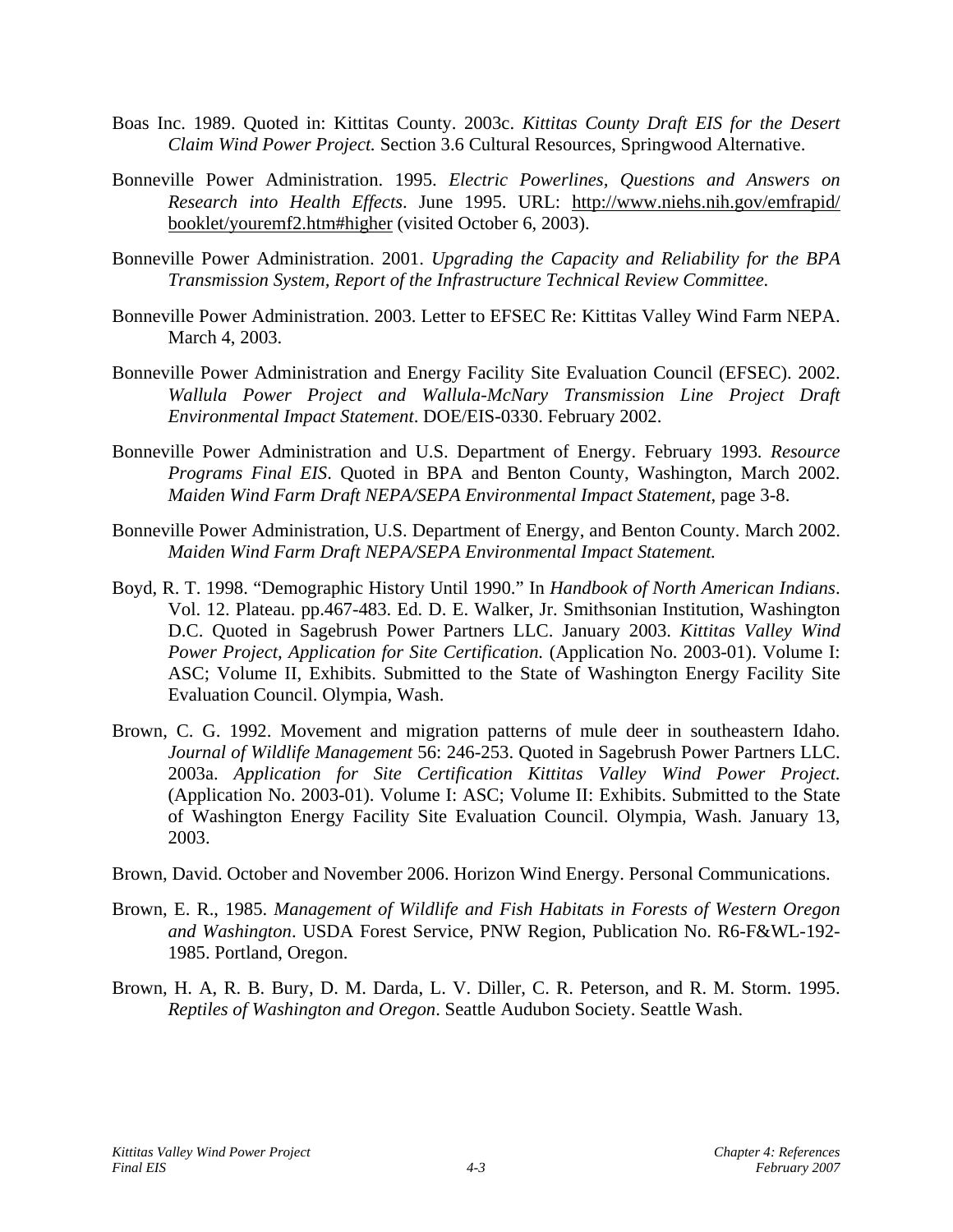- Buhyoff, G.J., P.A. Miller, J.W. Roach, D. Zhou, and L.G. Fuller. 1994. "An AI Methodology for Landscape Visual Assessments" AI Applications, 8, 1, pp. 1-13. Quoted in: Sagebrush Power Partners LLC. 2003c. *Kittitas Valley Wind Power Project Responses to Initial Completeness Report*. Submitted to the State of Washington Energy Facility Site Evaluation Council. Olympia, Wash. April 23, 2003.
- California Energy Commission (CEC). 2001a. Presiding Members Proposed Decision, Metcalf Energy Center. Quoted in Sagebrush Power Partners LLC. 2003a. *Application for Site Certification Kittitas Valley Wind Power Project.* (Application No. 2003-01). Volume I: ASC; Volume II: Exhibits. Submitted to the State of Washington Energy Facility Site Evaluation Council. Olympia, Wash. January 13, 2003.
- California Energy Commission (CEC). 2001b. Presiding Members Proposed Decision, Metcalf Energy Center. Quoted in Bonneville Power Administration and Benton County, Washington. 2002. *Maiden Wind Farm Draft NEPA/SEPA Environmental Impact Statement*. DOE/EIS-0333. March 2002.
- California Integrated Waste Management Board. 2003. *Estimated Solid Waste Generation Rates for Industrial Establishments (Transportation/communication/utilities)*. April 24, 2003. URL: http://www.ciwmb.ca.gov/WasteChar/WasteGenRates/WGIndust.htm (visited on June 10, 2003).
- Cassidy, K. M., M. R. Smith, C. E. Grue, K. M. Dvornich, J. E. Cassady, K. R. McAllister, and R.E. Johnson. 1997. Gap Analysis of Washington State: An evaluation of the protection of biodiversity. Volume 5 in Washington State Gap Analysis - Final Report (K. M. Cassidy, C. E. Grue, M. R. Smith, and K. M. Dvornich, eds.). Washington Cooperative Fish and Wildlife Research Unit, University of Washington, Seattle. 192 pp. Quoted in Sagebrush Power Partners LLC. 2003a. *Application for Site Certification Kittitas Valley Wind Power Project.* (Application No. 2003-01). Volume I: ASC; Volume II: Exhibits. Submitted to the State of Washington Energy Facility Site Evaluation Council. Olympia, Wash. January 13, 2003.
- CH2M Hill and Zilkha Renewable Energy 2002. *Housing and Recreational Facility Availability Survey.* Quoted in Sagebrush Power Partners LLC. 2003. *Application for Site Certification Kittitas Valley Wind Power Project.* (Application No. 2003-01) Volume I: ASC; Volume II: Exhibits. Submitted to the State of Washington Energy Facility Site Evaluation Council. Olympia, Wash. January 13, 2003.
- Cle Elum, City of. March 2001. *Trendwest Properties: Cle Elum UGA Draft EIS*. Cle Elum, Washington.

Cle Elum-Roslyn School District. 2001. *Capital Facilities Plan 2001-2020*. March 26, 2001.

- Comsearch. 2004. Memorandum and other communications from Les Polisky, Comsearch to Chris Taylor, Zilkha Renewable Energy. January 16, 2004. Quoted in: Organization Letter 5 in Volume 2 of the Kittitas Valley Wind Power Project Final EIS.
- Confederated Tribes of the Colville Reservation (CCT). 2004. Letter to Chris Taylor, Zilkha Renewable Energy, from Ms. Camille Pleasants (CCT) regarding Wild Horse Wind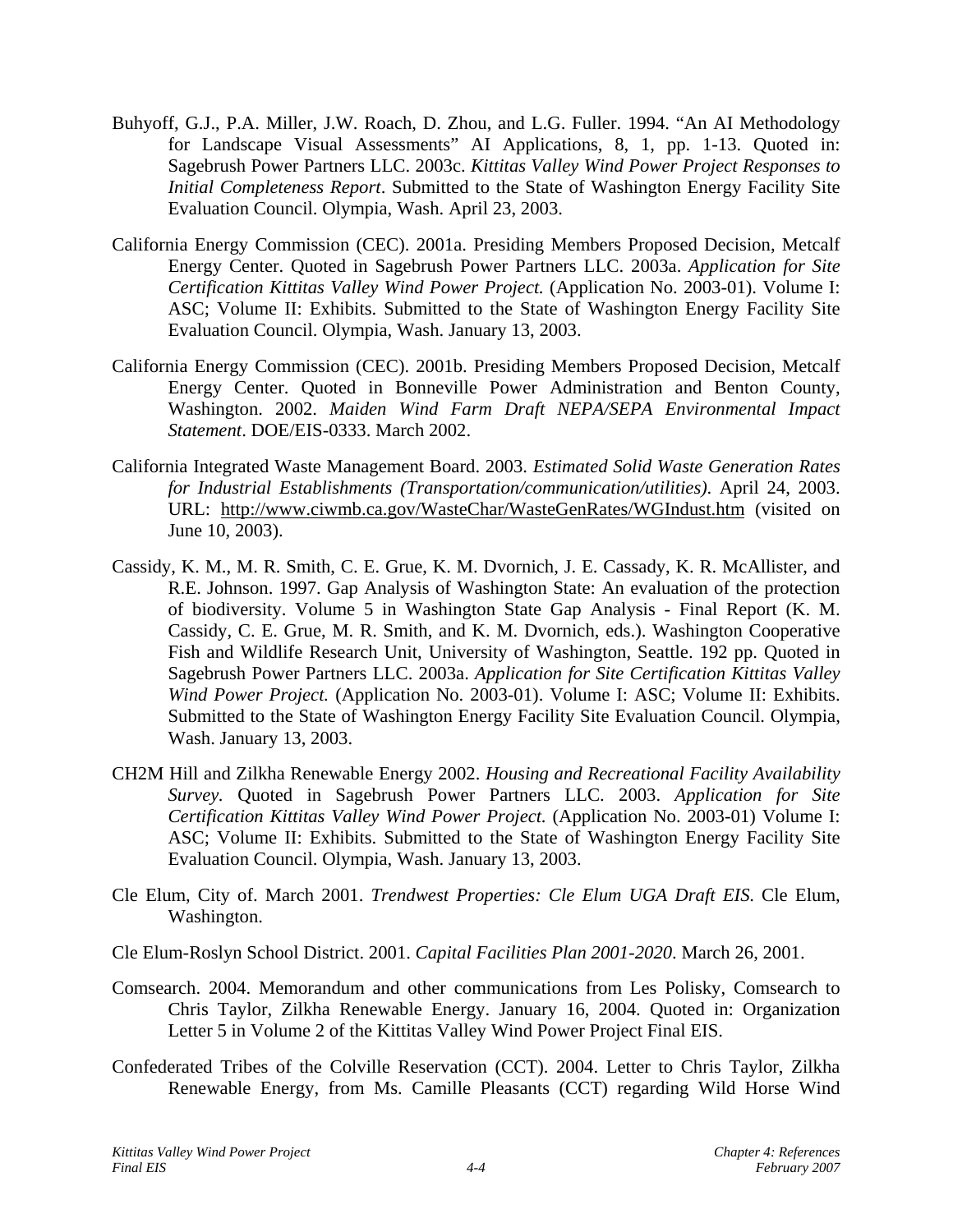Power Project TCPs (Traditional Cultural Properties). January 5, 2004. Quoted in: EFSEC. 2004b. *Wild Horse Wind Power Project Draft EIS*. August 2004.

- Country Guardian. 2003. Country Guardian Web Site. URL: http://www.countryguardian.net/ case.htm#jsafety (visited October 6, 2003).
- Crockford, N.J. 1992. A review of the possible impacts of wind farms on birds and other wildlife. JNCC Report No. 27. Joint Nature Conservancy Committee, Peterborough, UK. 60pp. Quoted in Sagebrush Power Partners LLC. 2003a. *Application for Site Certification Kittitas Valley Wind Power Project.* (Application No. 2003-01). Volume I: ASC; Volume II: Exhibits. Submitted to the State of Washington Energy Facility Site Evaluation Council. Olympia, Wash. January 13, 2003.
- Daily Journal of Commerce. 2003. Wind power lease would help schools. Reproduced in URL: www.djc.com (visited July 11, 2003).
- Damborg, Steffen. 2002. *Public attitudes towards wind power*. Danish Wind Industry Association. URL: http://www.windpower.org/articles/surveys.htm (visited May 28, 2003).
- Danish Society of Windmill Neighbours (Landsforeningen Naboer til Vindmoller). 2003. URL: http://www.naboertilvindmoller.dk/Diverse/crash.htm (visited October 3, 2003).
- Daubenmire, R. 1970. Steppe vegetation of Washington. Originally Agriculture Experiment Station Publication XT0062. Reprinted in 1988 as EB1446, Department of Agriculture and Home Economics, Washington State University, Pullman. 132 pp. Quoted in Sagebrush Power Partners LLC. 2003a. *Application for Site Certification Kittitas Valley Wind Power Project.* (Application No. 2003-01). Volume I: ASC; Volume II: Exhibits. Submitted to the State of Washington Energy Facility Site Evaluation Council. Olympia, Wash. January 13, 2003.
- Department of Natural Resources. 2006. *SEPA Notification, Vantage Wind Power DNS.*  September 14, 2006.
- DePuydt, R. 1990. *A Cultural Resources Survey Along Puget Sound Power and Light's Intermountain Transmission Line Between Hyak and Vantage*. Washington. Eastern Washington University Reports in Archaeology and History 100-73. Cheney. Quoted in Sagebrush Power Partners LLC. January 2003. *Kittitas Valley Wind Power Project, Application for Site Certification.* (Application No. 2003-01). Volume I: ASC; Volume II, Exhibits. Submitted to the State of Washington Energy Facility Site Evaluation Council. Olympia, Wash.
- Desert Claim Wind Power LLC. 2003. *Desert Claim Wind Power Project Development Activities Application.* Submitted to Kittitas County Community Development Services. January 28, 2003.
- Desert Claim Wind Power LLC. 2006. *Desert Claim Wind Power Application for Site Certification.* Submitted to the Energy Facility Site Evaluation Council, November 7, 2006.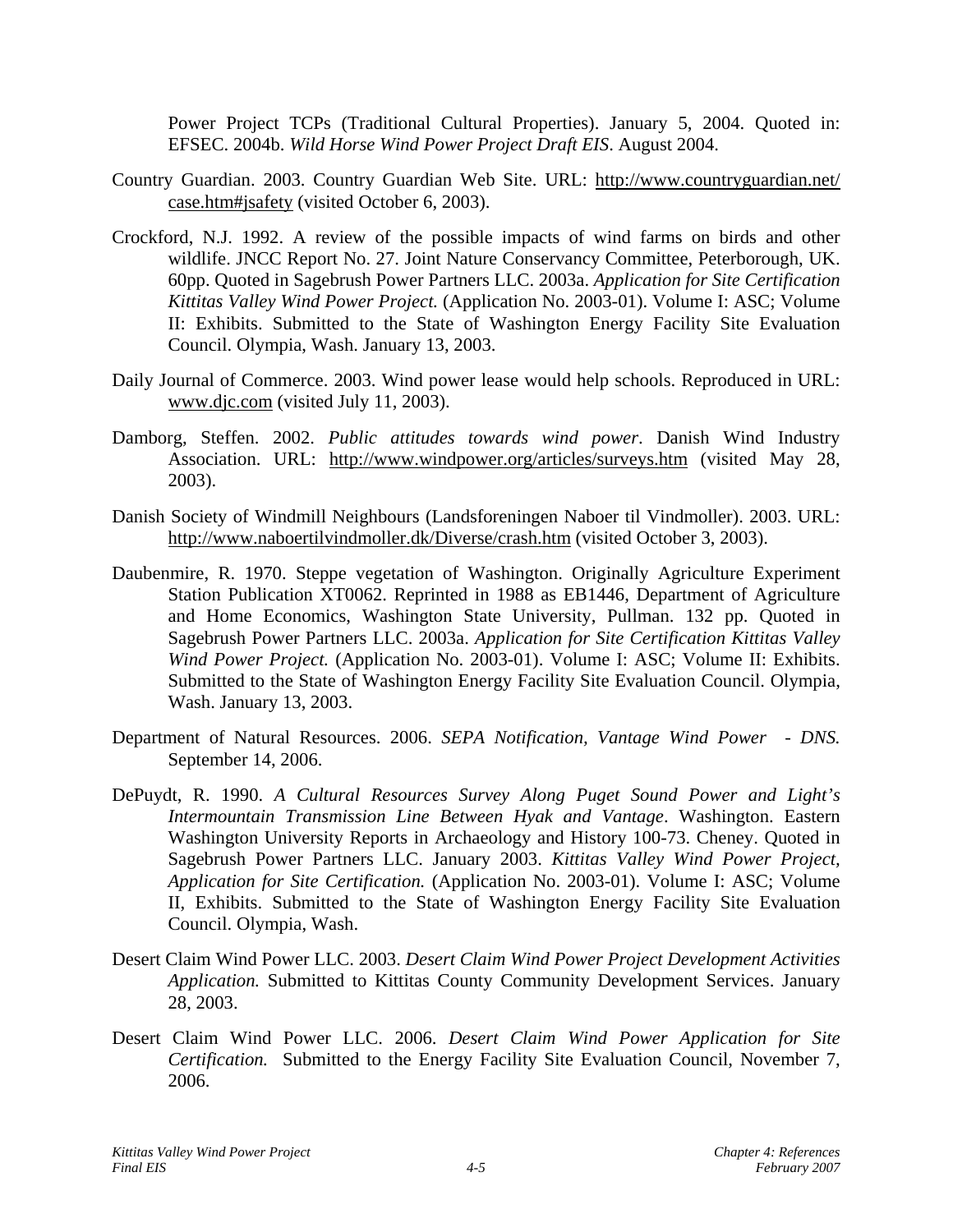- Diaz, Jennifer. 2006a. Puget Sound Energy. Monthly Report to the Washington State Energy Facility Site Evaluation Council. October 10, 2006.
- Diaz, Jennifer. 2006b. Puget Sound Energy. Personal communications. October-November 2006.
- Douglas County Solid Waste Program Office. 2002. *Douglas County Comprehensive Solid Waste Management Plan*. July 2002. URL: http://www.douglascountywa.net/ ~swaste/dccswmp/ (visited June 10, 2003).
- Duryee, Tricia. 2004. *PSE buying wind-power farm*. As published in *The Seattle Times*. September 21, 2004.
- ECONorthwest. October 2002. *Economic Impacts of Wind Power in Kittitas County*. A report for the Phoenix Economic Development Group. Quoted in Sagebrush Power Partners LLC. 2003. *Application for Site Certification Kittitas Valley Wind Power Project.* (Application No. 2003-01) Volume I: ASC; Volume II: Exhibits. Submitted to the State of Washington Energy Facility Site Evaluation Council. Olympia, Wash. January 13, 2003. Modified for the Kittitas Valley Wind Power Project by CH2M HILL, November 2002.
- ECONorthwest. 2006. *Economic Impacts of the Kittitas Valley Wind Project.* A report to the Economic Development Group of Kittitas County. August 11, 2006.
- Economic and Engineering Services, Inc. (EES). 2001. Watershed Assessment, Yakima River Basin January 2001. URL: http://www.co.yakima.wa.us/tricnty/planning\_note.htm. (visited August 21 2003). Quoted in: EFSEC 2004b. *Wild Horse Wind Power Project Draft EIS*. August 2004.
- Emmet County, Michigan. 2003. *Zoning Ordinance, Emmet County, Michigan*. Updated October 31, 2003.
- Energetics, Inc. 2004. Proceedings Bats and Wind Power Generation technical Workshop. April 16, 2004.
- Energy Facility Site Evaluation Council (EFSEC). 2001. *Sumas Energy 2 Generation Facility Final EIS. Volume 1: Environmental Impact Statement and Appendices*. February 2001.
- Energy Facility Site Evaluation Council (EFSEC). 2003a. *Council Order No. 776: Order on Consistency with Local and Regional Land Use Plans and Zoning Ordinances*. May 7, 2003.
- Energy Facility Site Evaluation Council (EFSEC). 2003b. *Kittitas Valley Wind Power Project Draft EIS*. December 12, 2003.
- Energy Facility Site Evaluation Council (EFSEC). 2004a. *Wild Horse Wind Power Project Draft EIS*. August 4, 2004.
- Energy Facility Site Evaluation Council (EFSEC). 2004b. *Kittitas Valley Wind Power Project Draft Supplemental EIS*. August 11, 2004.
- Energy Facility Site Evaluation Council. 2005a. *Wild Horse Wind Power Project Final EIS, May*, 2005.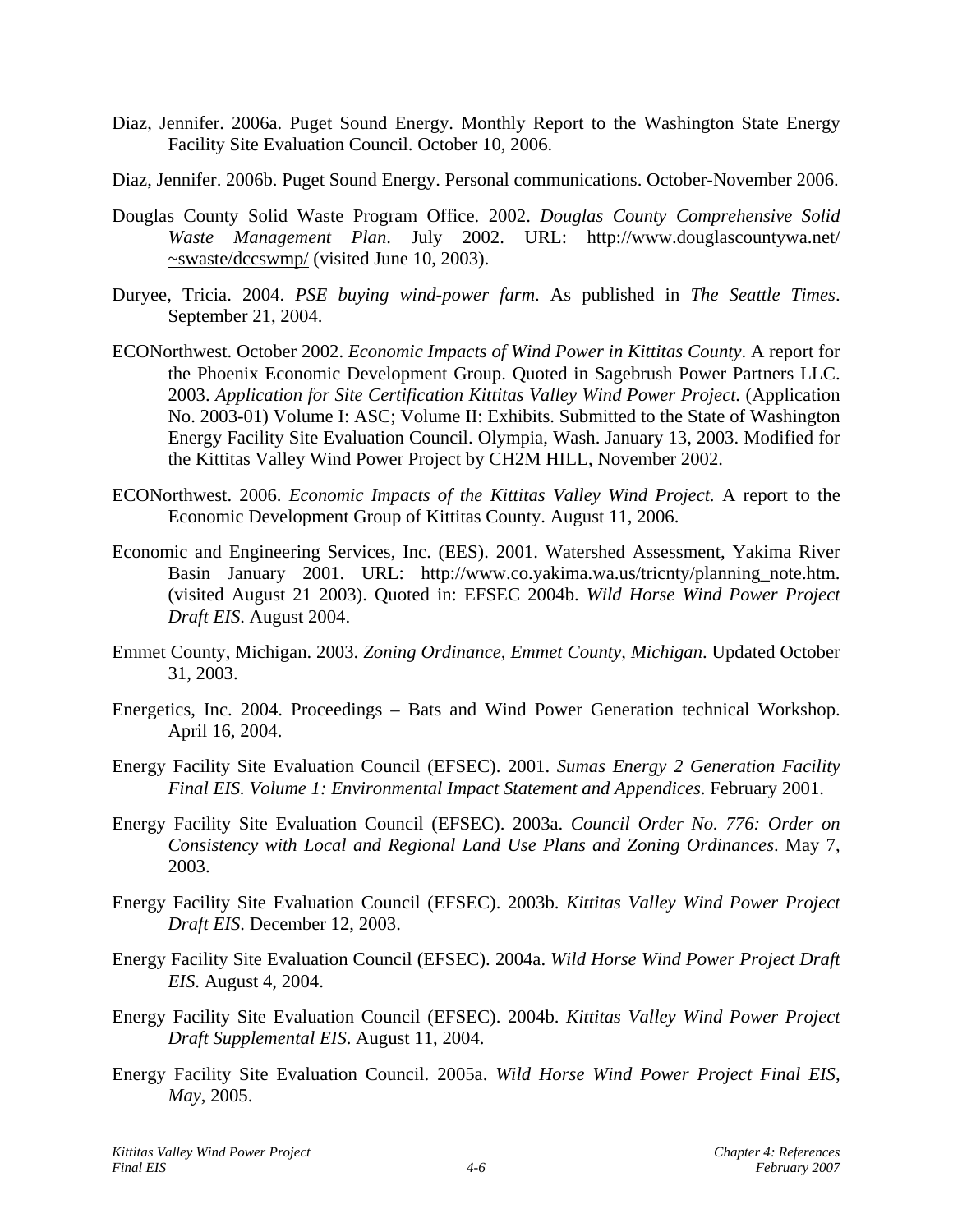- Energy Facility Site Evaluation Council. 2005b. *Wild Horse Wind Power Project Site Certification Agreement, Amendment No. 1.* October 13, 2005.
- Energy Facility Site Evaluation Council. 2005c. EFSEC Monthly Meeting, November 8, 2005, Proposed Agenda. November 2005.
- Energy Facility Site Evaluation Council (EFSEC). 2005d. *Kittitas Valley Wind Power Project Addendum to Draft EIS*. December 23, 2005.
- Erickson, W. P., G. D. Johnson, M. D. Strickland, D. P. Young, Jr., K. J. Sernka and R. E. Good. 2001. Avian collisions with wind turbines: A summary of existing studies and comparisons to other sources of avian collision mortality in the United States. National Wind Coordinating Committee Resource Publication. Quoted in Sagebrush Power Partners LLC. 2003a. *Application for Site Certification Kittitas Valley Wind Power Project.* (Application No. 2003-01). Volume I: ASC; Volume II: Exhibits. Submitted to the State of Washington Energy Facility Site Evaluation Council. Olympia, Wash. January 13, 2003.
- Erickson, W. P., G. D. Johnson, M. Dale Strickland, and Karen Kronner. 2000. Avian and bat mortality associated with the Vansycle Wind Plant, Umatilla County Oregon. 1999 study year. Technical report submitted to Umatilla County Department of Resource Services and Development, Pendleton, Oregon. 22 pp. Quoted in Sagebrush Power Partners LLC. 2003a. *Application for Site Certification Kittitas Valley Wind Power Project.*  (Application No. 2003-01). Volume I: ASC; Volume II: Exhibits. Submitted to the State of Washington Energy Facility Site Evaluation Council. Olympia, Wash. January 13, 2003.
- Erickson, W.P., G.D. Johnson, D.P. Young, Jr., M.D. Strickland, R.E. Good, M. Bourassa, K. Bay. 2002. Synthesis and comparison of baseline avian and bat use, raptor nesting and mortality information from proposed and existing wind developments. Technical Report prepared for Bonneville Power Administration, Portland, Oregon. Quoted in WEST Inc., Cumulative Impacts Analysis for Avian and Other Wildlife Resources from Proposed Wind Projects in Kittitas County, Washington. October 2003.
- Evans, Christopher and Art Larson. 2000. *Flow Summary of Ten Streams and Irrigation Ditches in the Upper Yakima River Basin A Component of the Upper Yakima River Suspended Sediment TMDL*. Environmental Assessment Program, Department of Ecology, Olympia, Washington, 98504-7710. August 2000. Quoted in Sagebrush Power Partners LLC, 2003c. *Kittitas Valley Wind Power Project Responses to Initial Completeness Report*. Submitted to the State of Washington Energy Facility Site Evaluation Council. Olympia, Wash. April 23, 2003.
- Evans, D.J. 2002. Fire Chief, Kittitas Fire District No. 1. Personal communication. Quoted in Sagebrush Power Partners LLC, January 13, 2003. *Application for Site Certification Kittitas Valley Wind Power Project.* Volume 1: ASC; Volume II: Exhibits. Submitted to the State of Washington Energy Facility Site Evaluation Council. Olympia, Wash.

Evans, D.J. 2003. Fire Chief, Kittitas Fire District No. 1. Personal communication. June 9, 2003.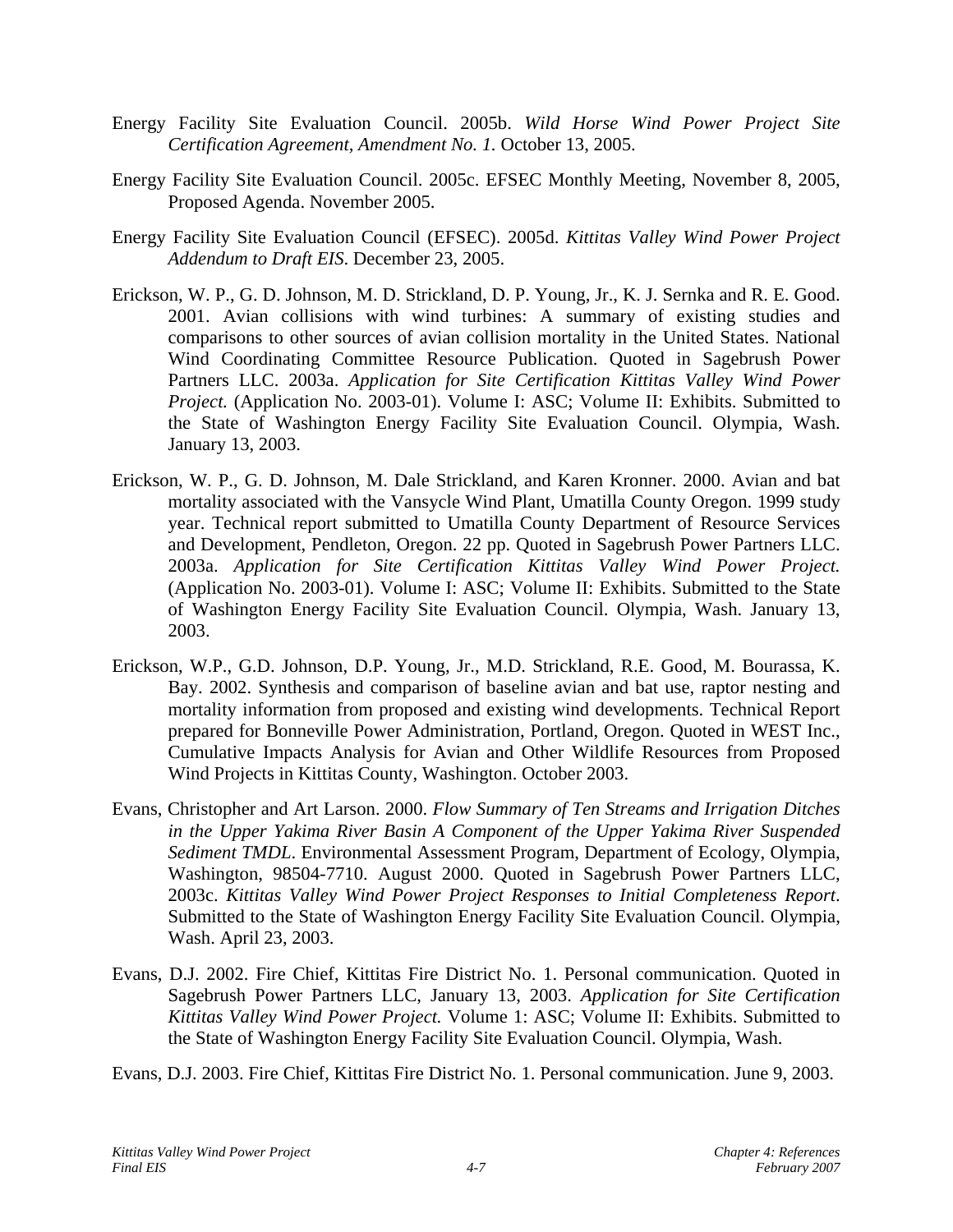- Federal Aviation Administration (FAA). 2000. *Advisory Circular AC 70/7460-1K, Obstruction Marking and Lighting*. U.S. Department of Transportation. Prepared by Air Traffic Air Space Management. Effective August 1, 2000.
- Federal Aviation Administration (FAA). 2002. Determinations of No Hazard to Air Navigation," numbers 2002-ANM-1017-OE through 2002-ANM-1206-OE. August 21, 2002.
- Flenniken, J. J., and P. Trautman. 2002. *Archaeological survey of the Kittitas Valley wind power project, Kittitas County, Washington.* Prepared for Sagebrush Power Partners LLC, Portland, Ore.
- Flenniken, J.J. and Trautman. P. 2005. *Kittitas Valley Wind Power Project, Three Additional Archeological Surveys.* October 5, 2005.
- Foote, Hilary. 2003. Project Coordinator, Sagebrush Power Partners LLC. Personal communication via e-mail. August 20, 2003.
- Franklin, J.F. and C.T. Dyrness. 1973. *Natural Vegetation of Oregon and Washington*. Published by the U.S. Forest Service. Quoted in Sagebrush Power Partners LLC. 2003a. *Application for Site Certification Kittitas Valley Wind Power Project.* (Application No. 2003-01). Volume I: ASC; Volume II: Exhibits. Submitted to the State of Washington Energy Facility Site Evaluation Council. Olympia, Wash. January 13, 2003.
- Franklin, J.F., and C.T. Dyrness. 1988. *Natural Vegetation of Oregon and Washington*. USDA Forest Service General Technical Report PNW-8. USDA Forest Service, Portland.
- Freeman, O.W. Forrester, J.O., and Lupher, R.I., 1945. Physiographic Divisions of the Columbia Intermountane Province. Annual of the Association of American Geographers, v. 35, no. 2, p. 50-75. Quoted in Sagebrush Power Partners LLC. 2003. *Application for Site Certification Kittitas Valley Wind Power Project.* (Application No. 2003-01) Volume I: ASC; Volume II: Exhibits. Submitted to the State of Washington Energy Facility Site Evaluation Council. Olympia, Wash. January 13, 2003.
- Gaidos, Derald–Kittitas County Fire Marshal, DJ Evans- Kittitas County Fire District No. 1, Stan Baker, Kittitas County Fire District No. 2, Rich Elliott, Assistant Chief, City of Ellensburg Fire Dept, Countywide EMS Response, and the Washington Department of Natural Resources Fire Prevention/Education Coordinator, Debbie Robinson. Personal communication. Quoted in Sagebrush Power Partners LLC, January 13, 2003. *Application for Site Certification Kittitas Valley Wind Power Project.* (Application No. 2003-01) Volume 1: ASC; Volume II: Exhibits. Submitted to the State of Washington Energy Facility Site Evaluation Council. Olympia, Wash.
- Gardner, Cynthia A., Kevin M. Scott, C. Dan Miller, Bobbie Myers, Wes Hildreth, and Patrick T. Pringle. 1995. Potential Volcanic Hazards from Future Activity of Mount Baker, Washington: USGS Open-File Report 95-498.
- Garrett, Ed. 2005. Personal communication providing link to URL: <http://chaneloklahoma.com/news/4459503/detail.html>. May 12, 2005.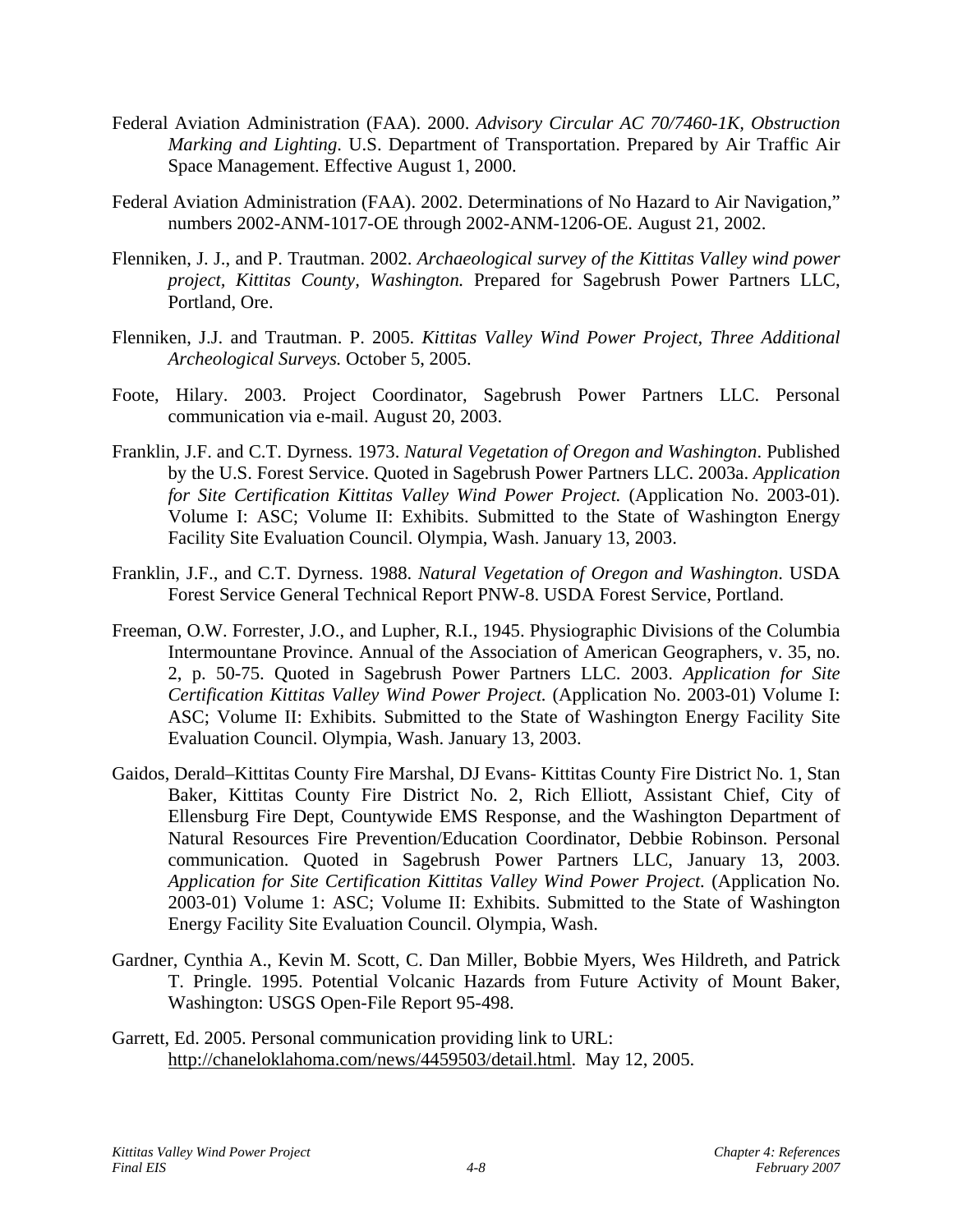- Garrett, Ed. 2006. Intervenor ROKT Prefiled Supplemental Testimony, Witness #1: Ed Garrett. August 2006.
- Gauger. 1985. "Household appliance magnetic field survey," IEEE Trans. On Power Apparatus and Systems, PAS-104(9). Pages 2,436-2,444.
- General Land Office (GLO). 1874. Survey Plat of Township 19 North, Range 17 East, Willamette Meridian. Microfilm on file at Washington State Department of Natural Resources. Quoted in Sagebrush Power Partners LLC. January 2003. *Kittitas Valley Wind Power Project, Application for Site Certification.* (Application No. 2003-01). Volume I: ASC; Volume II, Exhibits. Submitted to the State of Washington Energy Facility Site Evaluation Council. Olympia, Wash.
- General Land Office (GLO). 1892. Survey Plat of Township 20 North, Range 17 East, Willamette Meridian. Microfilm on file at Washington State Department of Natural Resources. Quoted in Sagebrush Power Partners LLC. January 2003. *Kittitas Valley Wind Power Project, Application for Site Certification.* (Application No. 2003-01). Volume I: ASC; Volume II, Exhibits. Submitted to the State of Washington Energy Facility Site Evaluation Council. Olympia, Wash.
- Gipe, Paul. No date. *Wind Energy Comes of Age*. pg 361, John Wiley & Sons, publisher. Quoted in: Sagebrush Power Partners LLC. 2003c. *Kittitas Valley Wind Power Project Responses to Initial Completeness Report*. Submitted to the State of Washington Energy Facility Site Evaluation Council. Olympia, Wash. April 23, 2003.
- Gipe. 2002. Quoted in: Kittitas County. 2003c. *Kittitas County Draft EIS for the Desert Claim Wind Power Project*. Section 3.10 Aesthetics/Light and Glare, Springwood Alternative.
- Glauert, Earl T. and Merle H. Kunz (editors). 1976. *Kittitas Frontiersmen*. Ellensburg Public Library, Ellensburg, Wash. Quoted in Sagebrush Power Partners LLC. January 2003. *Kittitas Valley Wind Power Project, Application for Site Certification.* (Application No. 2003-01). Volume I: ASC; Volume II, Exhibits. Submitted to the State of Washington Energy Facility Site Evaluation Council. Olympia, Wash.
- Goetz. 1996. Quoted in: Kittitas County. 2003c. *Kittitas County Draft EIS for the Desert Claim Wind Power Project.* Section 3.6 Cultural Resources, Springwood Alternative.
- Golder Associates. 2002. *Appendix L: Technical Report on Population, Housing, and Economics, BP Cherry Point Cogeneration Project*. Prepared for BP West Coast Products, LLC. June 2002.
- GreatSchools Inc. 2003. *GreatSchools.net, your online guide to K-12 schools*. URL: http://www.greatschools.net/modperl/go/WA (visited May 19, 2003).
- Grover, Stephen. 2006. Economic Development Group of Kittitas County, Prefiled Supplemental Testimony, Witness #1: Stephen Grover. Submitted to the Energy Facility Site Evaluation Council. August 2006.
- Gruver, J.C. 2002. Assessment of bat community structure and roosting habitat preferences for the hoary bat (*Lasiurus cinereus*) near Foote Creek Rim, Wyoming. M.S. Thesis,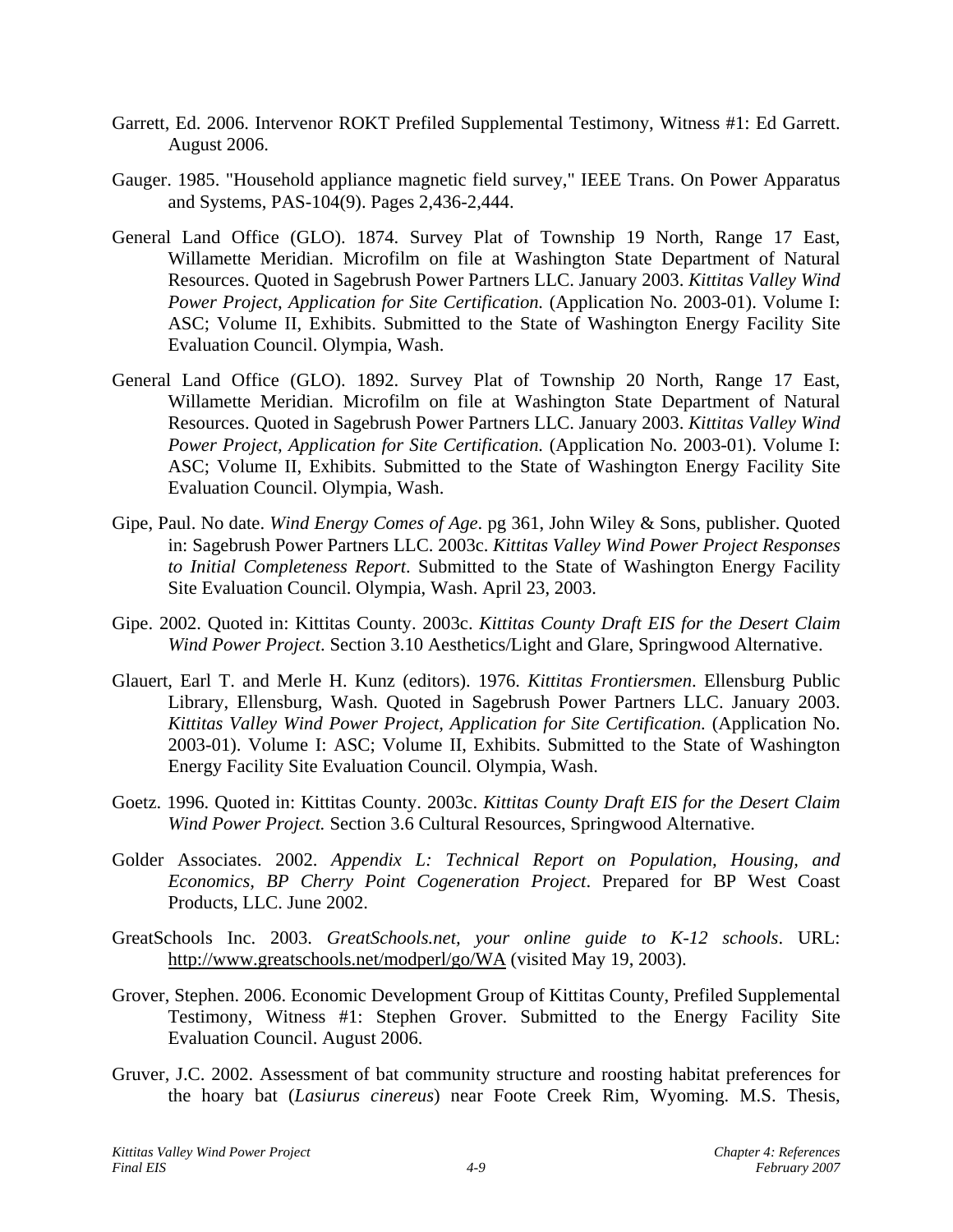University of Wyoming, Laramie. 149pp. Quoted in WEST Inc., Cumulative Impacts Analysis for Avian and Other Wildlife Resources from Proposed Wind Projects in Kittitas County, Washington. October 2003.

- Hansen, A.J., J.J. Vaccaro, and H.H. Bauer. 1994. *Ground-water Flow Simulation of the Columbia Plateau Regional Aquifer System, Washington, Oregon, and Idaho*. U. S. Geologic Survey, Water-Resources Investigations Report 91-4178, 81 p., 15 sheets. Quoted in Sagebrush Power Partners LLC. 2003a. *Application for Site Certification Kittitas Valley Wind Power Project.* (Application No. 2003-01). Volume I: ASC; Volume II: Exhibits. Submitted to the State of Washington Energy Facility Site Evaluation Council. Olympia, Wash. January 13, 2003.
- Harding, Jerry. May 28, 2003. Superintendent, Kittitas School District. Personal communication.
- Henderson, Eugene Marshel. 1990. T*he Pine Tree Express: A History of the Cascade Lumber Company's Pine Hauling Railroad in Kittitas County, Washington* 1916-1946. Published by the author. Quoted in Sagebrush Power Partners LLC. January 2003. *Kittitas Valley Wind Power Project, Application for Site Certification.* (Application No. 2003-01). Volume I: ASC; Volume II, Exhibits. Submitted to the State of Washington Energy Facility Site Evaluation Council. Olympia, Wash.
- Historical Research Associates, Inc. (HRA) 1996. Results of a Cultural Resources Assessment for Olympic Pipeline Company's Proposed Cross Cascades Petroleum Products Pipeline, Washington. Seattle. Quoted in Sagebrush Power Partners LLC. January 2003. *Kittitas Valley Wind Power Project, Application for Site Certification.* (Application No. 2003- 01). Volume I: ASC; Volume II, Exhibits. Submitted to the State of Washington Energy Facility Site Evaluation Council. Olympia, Wash.
- Hoblitt, R.P., J.S. Walder, C.L. Driedger, K.M. Scott, P.T. Pringle, and J.W. Vallance. 1998. USGS Open-File Report 98-428, 11p.
- Hoen, Ben. 2006. *Impacts of Windmill Visibility on Property Values in Madison County, New York.* Project Report Submitted to the Faculty of the Bard Center for Environmental Policy. April 30, 2006.
- Holmstrom, Rick. September 23, 2003. Washington State Department of Transportation, Personal communication.
- Holmstrom, Rick. November 4, 2004. Washington State Department of Transportation. Personal communication.
- Holstine, C., and S. Gough. 1994. Cultural Resources Surveys of Portions of the Washington State Department of Transportation's SR 97: Junction SR 970 to Tronsen Campground Project, Chelan and Kittitas Counties, Washington, Short Report DOT94-20. Cheney. Quoted in Sagebrush Power Partners LLC. January 2003. *Kittitas Valley Wind Power Project, Application for Site Certification.* (Application No. 2003-01). Volume I: ASC; Volume II, Exhibits. Submitted to the State of Washington Energy Facility Site Evaluation Council. Olympia, Wash.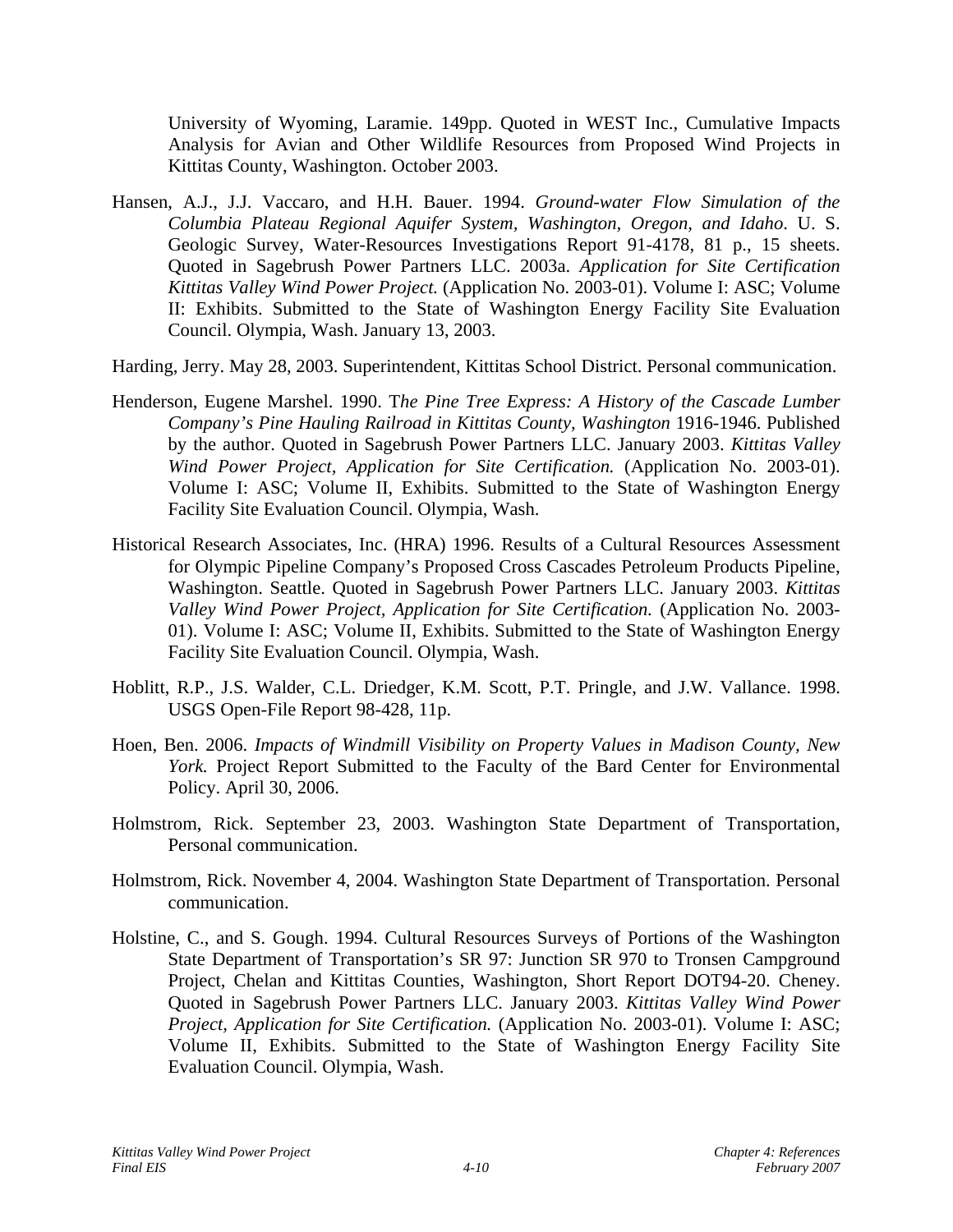- Horizon Wind Energy. 2005. *HORIZON NEWS: Zilkha Renewable Energy Changes Name to Horizon Wind Energy; Alec Dreyer CEO.* August 25, 2005. October 2006 http://www.horizonwind.com/news/articles/2005august25.aspx.
- Horizon Wind Energy. 2006a. *What We're Doing*. October 2006. [http://www.horizonwind.com/projects/whatweredoing/.](http://www.horizonwind.com/projects/whatweredoing/)
- Horizon Wind Energy. 2006b. *What We've Done*. October 2006. http://www.horizonwind.com/projects/whatwevedone/mapleridge/default.aspx.
- Ingles, Loyd G. 1965. *Mammals of the Pacific States.* Stanford University Press. Stanford California. 507 pp.
- Institute of Transportation Engineers (ITE). 1997. *Trip Generation Manual, An Informational Report*.
- Intergovernmental Panel on Climate Change (IPCC). 2001. *Technical summary, climate change 2001: scientific basis*. Technical summary of the working group I report. Available: <www.ipcc.ch/>. Quoted in BPA and EFSEC. 2002. Wallula Power Project and Wallula-McNary Transmission Line Project Draft Environmental Impact Statement. DOE/EIS-0330. February 2002.]
- Jensen, Eric. 2002. Kittitas County Community Hospital administrator. Personal communication. Quoted in Sagebrush Power Partners LLC, January 13, 2003. *Application for Site Certification Kittitas Valley Wind Power Project.* (Application No. 2003-01) Volume 1: ASC; Volume II: Exhibits. Submitted to the State of Washington Energy Facility Site Evaluation Council. Olympia, Wash.
- Johnson D. and T. O'Neil. 2001. *Wildlife-Habitat Relationships in Oregon and Washington.* Oregon State University Press, Corvallis, Ore.
- Johnson, G. D., W. P. Erickson, M. D. Strickland, M. F. Shepherd and D. A. Shepherd. 2000a. Avian monitoring studies. Buffalo Ridge, Minnesota Wind Resource Area, 1996-1999, results of a 4-year study. Technical Report prepared for Northern States Power Co., Minneapolis, MN. 212 pp. Quoted in Sagebrush Power Partners LLC. 2003a. *Application for Site Certification Kittitas Valley Wind Power Project.* (Application No. 2003-01). Volume I: ASC; Volume II: Exhibits. Submitted to the State of Washington Energy Facility Site Evaluation Council. Olympia, Wash. January 13, 2003.
- Johnson, G.D., D.P. Young, Jr., C.E. Derby, W.P. Erickson, M.D. Strickland, and J.W. Kern. 2000b. Wildlife Monitoring Studies, SeaWest Windpower Plant, Carbon County, Wyoming, 1995-1999. Tech. Rept. prepared by WEST for SeaWest Energy Corporation and Bureau of Land Management. 195pp. Quoted in Sagebrush Power Partners LLC. 2003a. *Application for Site Certification Kittitas Valley Wind Power Project.*  (Application No. 2003-01). Volume I: ASC; Volume II: Exhibits. Submitted to the State of Washington Energy Facility Site Evaluation Council. Olympia, Wash. January 13, 2003.
- Johnson, G.D., M.K. Perlik, W.P. Erickson, M.D. Strickland, D.A. Shepherd, and P. Sutherland, Jr. 2003. Bat interactions with wind turbines at the Buffalo Ridge, Minnesota Wind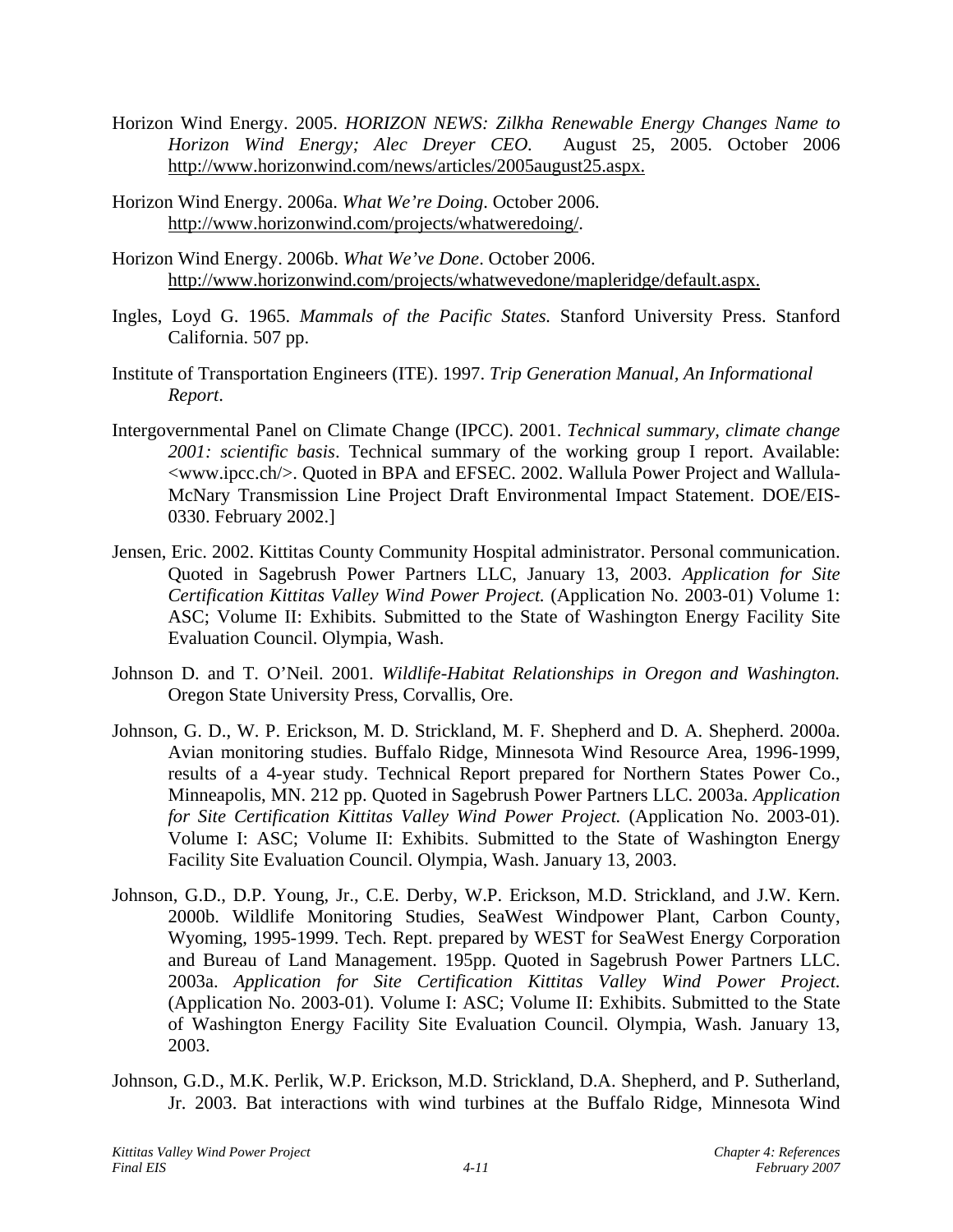Resource Area: An assessment of bat activity, species composition, and collision mortality. Electric Power Research Institute, Palo Alto, California and Xcel Energy, Minneapolis, Minnesota. In Press. Quoted in WEST Inc., Cumulative Impacts Analysis for Avian and Other Wildlife Resources from Proposed Wind Projects in Kittitas County, Washington. October 2003.

- Johnson, G.D., W.P. Erickson, M.D. Strickland, M.F. Shepherd, D.A. Shepherd, and S.A. Sarappo. 2002. Collision mortality of local and migrant birds at a large-scale wind power development on Buffalo Ridge, Minnesota. *Wildlife Society Bulletin* 30:879-887. Quoted in WEST Inc., Cumulative Impacts Analysis for Avian and Other Wildlife Resources from Proposed Wind Projects in Kittitas County, Washington. October 2003.
- Johnson, Patty. June 24, 2003. Director, Kittitas County Solid Waste Department. Personal communication.
- Johnston, Milt. 2003. Assistant Regional Manager, DNR Southeast Regional Office. Personal communication. June 16, 2003.
- Jones and Stokes. 2004a. *Wild Horse Wind Power Project Off-Site Alternatives Analysis*. May 2004.
- Jones and Stokes. 2004b. *Wild Horse Wind Power Project Off-Site Alternatives Impact Analysis*. *June 2004.*
- Jørgensen, Jørden Jordal. April 1996. *Social assessment of wind power: visual effect and noise from Windmills—quantifying and evaluation*. Institute of Local Government Studies, Denmark. URL: http://www.akf.dk/eng/wind0.htm (visited May 28, 2003).
- Karlsson, J. 1983. Interactions between birds and aerogenerators. Lund, Ekologihuset. Quoted in Sagebrush Power Partners LLC. 2003a. *Application for Site Certification Kittitas Valley Wind Power Project.* (Application No. 2003-01). Volume I: ASC; Volume II: Exhibits. Submitted to the State of Washington Energy Facility Site Evaluation Council. Olympia, Wash. January 13, 2003.
- King County. 2003. King County Fuel Cell Demonstration Project. URL: http://dnr.metrokc.gov/ WTD/fuelcell/ (visited September 30, 3002).
- Kittitas County Conservation District, July 30, 2001. History and Area Description. URL: http://www.kccd.net/history.html (visited July 1, 2003).
- Kittitas County. 1975. *Shoreline Master Program for Kittitas County, Washington*. March 5, 1975.
- Kittitas County. 1991. *Kittitas County Code, Title 17, Zoning*.
- Kittitas County. 1996. *Draft Environmental Impact Statement for Kittitas County Comprehensive Plan*. Prepared for Kittitas County Planning Department. April 23, 1996.

Kittitas County. 1997a. *Swift Water Corridor Vision*. July 1997.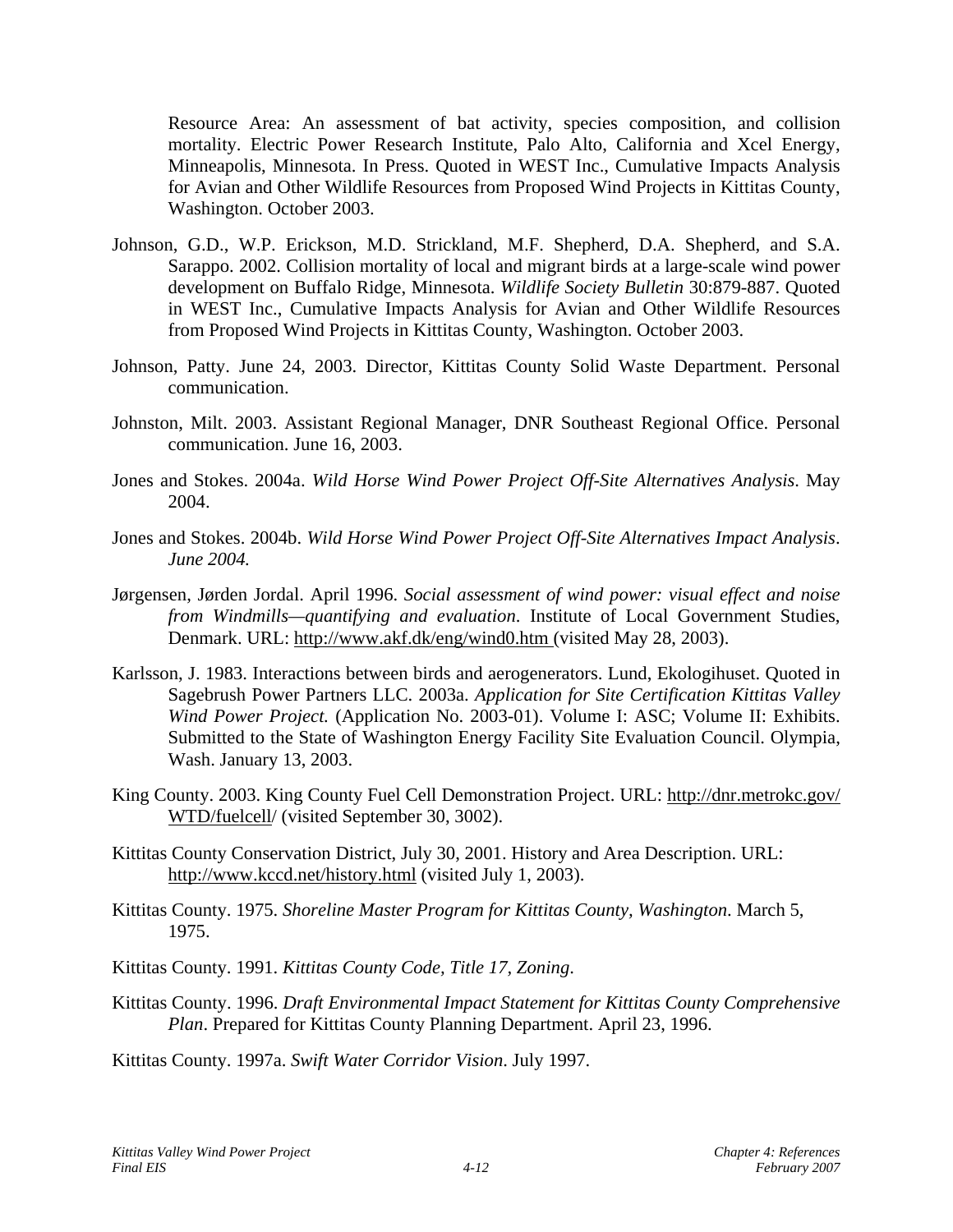- Kittitas County. 1997b. County Municipal Code Title 10, Vehicles and Traffic, Chapter 10.16, Permit Fees for Overweight Vehicles. URL: http://www.co.kittitas.wa.us/boc/ countycode/kittco10.pdf (visited on August 21, 2003)
- Kittitas County. 1997c. *Kittitas County Solid Waste Management Plan*. Kittitas County Solid Waste Programs.
- Kittitas County. 1999. *MountainStar Master Planned Resort Draft EIS.* Kittitas County Planning Department. Ellensburg, Washington. July 1999.
- Kittitas County. 2002a. *Kittitas County Comprehensive Plan*. December 2002.
- Kittitas County. 2002b. *Kittitas County Board of County Commissioners Ordinance No. 2002- 19, Amending KCC 17.61 and Adding 17.61A Regarding Windfarm Developments*. December 2002.
- Kittitas County. 2002c. Description of the Population, Kittitas County 2002. URL: http://www.co.kittitas.wa.us/about/fs\_2002\_PopulationDescription.pdf (visited August 11, 2003)
- Kittitas County. 2003a. Draft Cumulative Impact Analysis, Desert Claim Wind Power Project EIS. November 2003.
- Kittitas County. 2003b. *KVWPP scoping letter from Kittitas County Community Development Services*. March 11, 2003.
- Kittitas County. 2003c. *Kittitas County Draft EIS for the Desert Claim Wind Power Project*. December 2003.
- Kittitas County. 2004. *Kittitas County Final EIS for the Desert Claim Wind Power Project*. August 2004.
- Kittitas County Auditor. 2003. General Fund Budget. Quoted in: EFSEC 2004b. *Wild Horse Wind Power Project Draft EIS*. August 2004.
- Kittitas Reclamation District. April 2002. Newsletter Volume 5, Number 1.
- Klein, Cindy. May 20, 2003. Office Manager, Thorp School District. Personal communication.
- Kraege, Carol, P.E. 2004. Industrial Section Manager, State of Washington Department of Ecology. Personal communication. July 7, 2004.
- Krebs, Charles. 1994. *Ecology: The Experimental Analysis of Distribution and Abundance.* HarperCollins College Publishers, New York, New York.
- Kryter, Karl D. 1970. *The Effects of Noise on Man*. New York: Academic Press. Quoted in Sagebrush Power Partners LLC. 2003a. *Application for Site Certification Kittitas Valley Wind Power Project.* (Application No. 2003-01). Volume I: ASC; Volume II: Exhibits. Submitted to the State of Washington Energy Facility Site Evaluation Council. Olympia, Wash. January 13, 2003.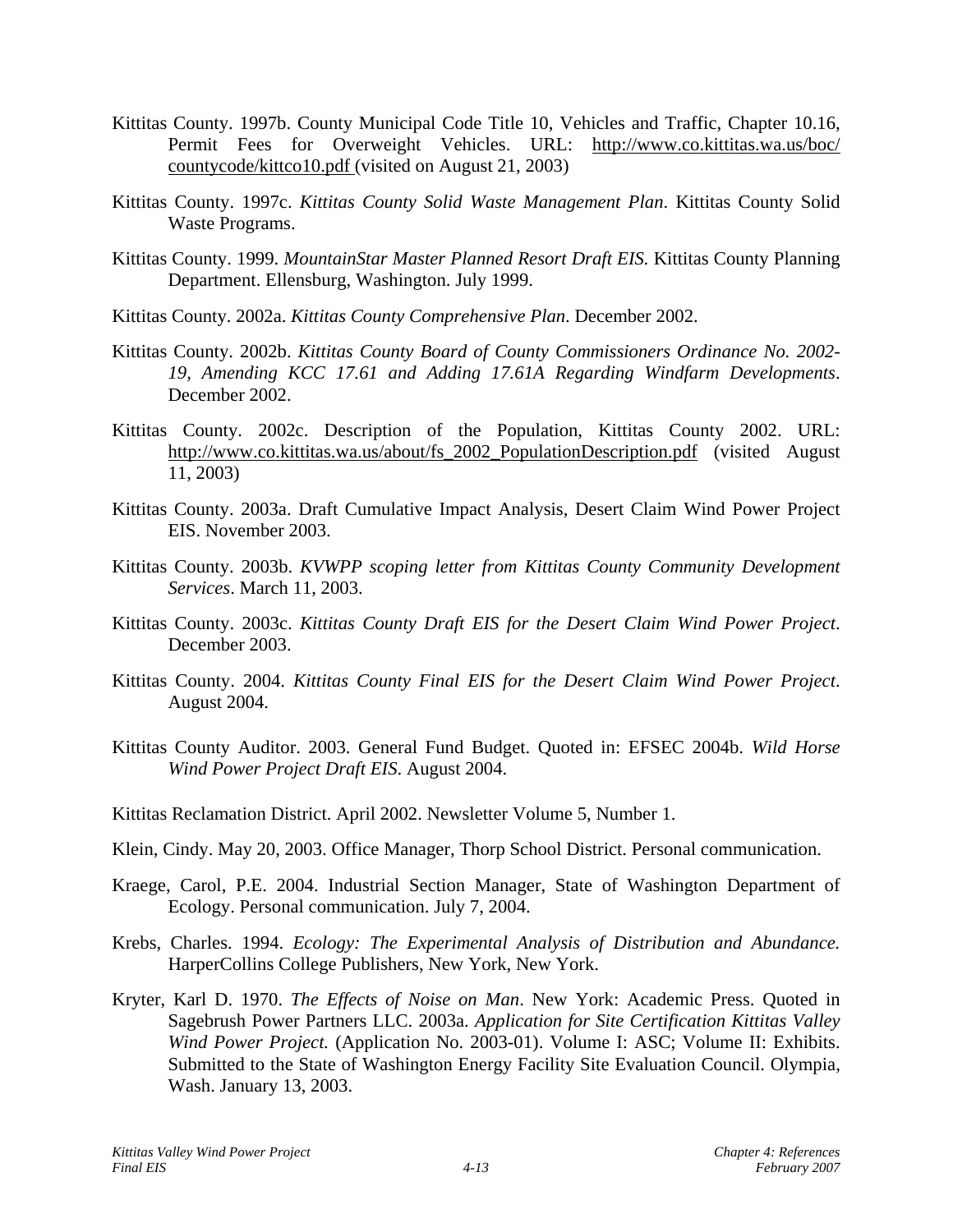- Land and Water Fund of the Rockies, Northwest Sustainable Energy for Economic Development (SEED), Green Info Network, and Integral GIS. 2002. Renewable Energy Atlas of the West, 2002, available at URL: www.energyatlas.org. Quoted in WashPIRG Foundation June 2003. *Energy for Washington's Economy; Economic Development from Energy Efficiency and Wind Power in Washington*. URL: http://www.washpirg.org/reports/ WAenergyJune03.pdf (visited September 30, 2003).
- Lane, R.C., and K.J. Whiteman. 1986. *Ground-water Levels Spring 1985, and Ground-water Level Changes Spring 1983 to Spring 1985, in Three Basalt Units Underlying the Columbia Plateau, Washington and Oregon*. U. S. Geologic Survey, Water-Resources Investigations Report 88-4018, 4 sheets. Quoted in Sagebrush Power Partners LLC. 2003a. *Application for Site Certification Kittitas Valley Wind Power Project.*  (Application No. 2003-01). Volume I: ASC; Volume II: Exhibits. Submitted to the State of Washington Energy Facility Site Evaluation Council. Olympia, Wash. January 13, 2003.
- Lazarus, M, von Hippel, D and Bernow, S Tellus Institute. 2002. Clean Electricity Options for the Pacific Northwest: As Assessment of Efficiency and Renewable Potentials through the Year 2020, October 2002. Quoted in WashPIRG Foundation June 2003. *Energy for Washington's Economy; Economic Development from Energy Efficiency and Wind Power in Washington*. URL: http://www.washpirg.org/reports/WAenergyJune03.pdf (visited September 30, 2003).
- Leddy, K.L. 1996. Effects of wind turbines on nongame birds in Conservation Reserve Program grasslands in southwestern Minnesota. M.S. Thesis, South Dakota State Univ., Brookings. 61pp. Quoted in Sagebrush Power Partners LLC. 2003a. *Application for Site Certification Kittitas Valley Wind Power Project.* (Application No. 2003-01). Volume I: ASC; Volume II: Exhibits. Submitted to the State of Washington Energy Facility Site Evaluation Council. Olympia, Wash. January 13, 2003.
- Leddy, K.L., K.F. Higgins, and D.E. Naugle. 1999. Effects of wind turbines on upland nesting birds in Conservation Reserve Program grasslands. *Wilson Bulletin* 111:100-104.
- Lehto, Jason. 2006. Project Manager, Enforcement and Field Section. Reference, Horizon Wind Energy (Formerly Sagebrush Power Partners LLC), 200300911. April 3, 2006.
- Leonard, W. P., H. A. Brown, L. L. C. Jones, K. R. McAllister, and R. M. Storm. 1993. *Amphibians of Washington and Oregon*. Seattle Audubon Society Trailside Series, Seattle, Washington. 168 p.
- MAIWAG (Marton, Askam & Ireleth Windfarm Action Group). URL: http://www.windfarm.fsnet.co.uk/gallery.htm (visited October 6, 2003).
- Makarow, Irina. August 2, 2003. Siting Manager, Energy Facility Site Evaluation Council. Personal communication.
- Mazza, Patrick. 2002. *Wind: A New Economic Opportunity for Rural Communities*.
- McMahan, Timothy. L. 2005. Stoel Rives LLP. *Kittitas Valley Wind Power Project Application No. 2003-01 Request for Update to the DEIS and Notice of Withdrawal of Petition for*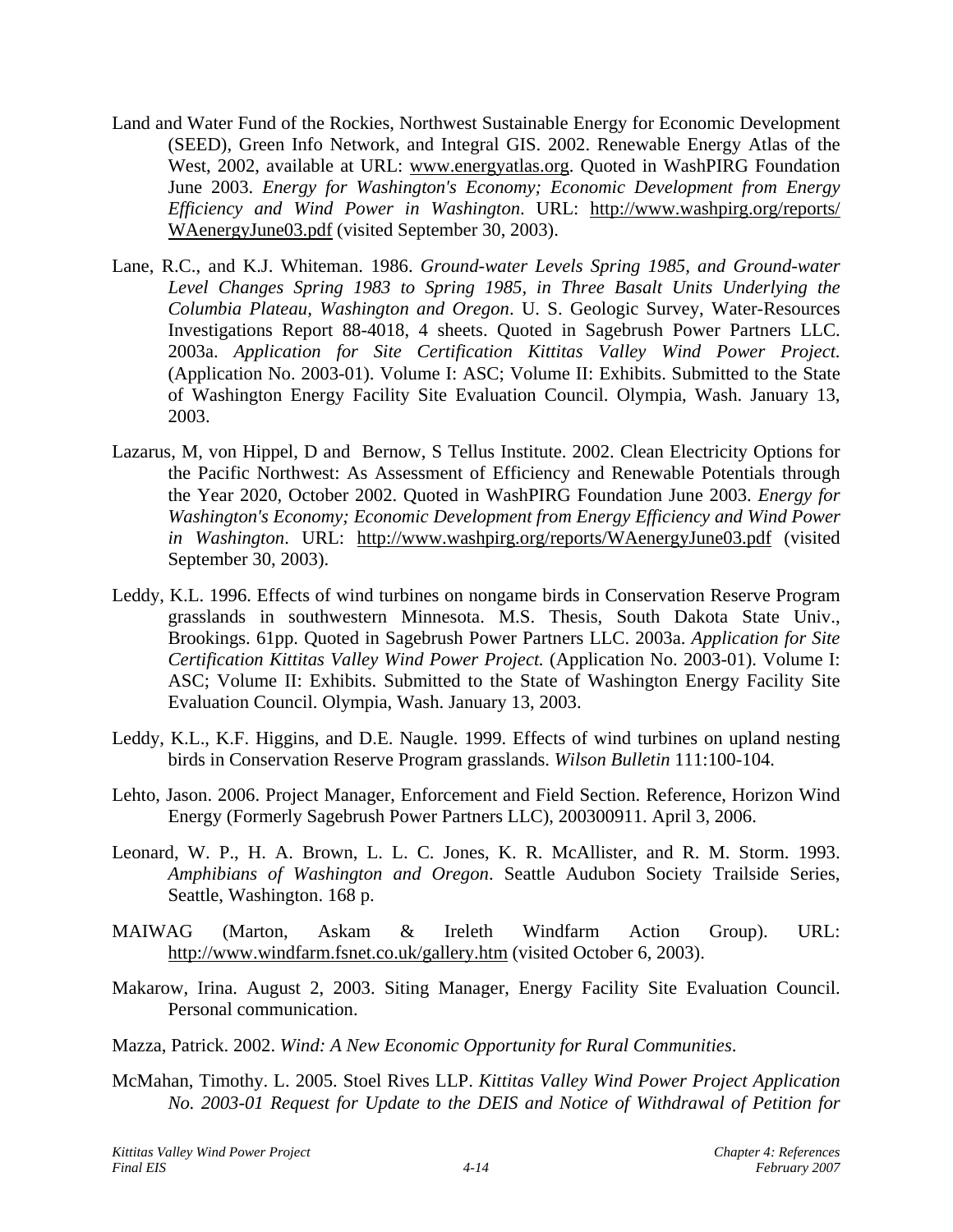*Preemption.* Submitted to the Energy Facility Site Evaluation Council on behalf of Sagebrush Power Partners LLC. October 14, 2005.

- Miller, H.A. 1975. Practical Wiring, Oxford: Pergamon Press. 2d. 2 vols. Call number: TK 3271.M.5.
- Miller, T. 1990. *Living in the Environment: An Introduction to Environmental Science.*  Wadsworth Publishing Company, Belmont, California.
- Miller. 1996. Quoted in: Kittitas County. 2003c. *Kittitas County Draft EIS for the Desert Claim Wind Power Project*. Section 3.6 Cultural Resources, Springwood Alternative.
- Monroe, James. June 10, 2003. Fire Protection Coordinator, DNR Southeast Regional Office. Personal communication.
- Morace, Jennifer L., Gregory J. Fuhrer, Joseph F. Rinella, Stuart W. McKenzie, and Others. 1999. *Surface-Water-Quality Assessment of the Yakima River Basin, Washington: Overview of Major Findings, 1987-91.* USGS Water-Resources Investigations Report 98- 4113. Quoted in Sagebrush Power Partners LLC, 2003c. *Kittitas Valley Wind Power Project Responses to Initial Completeness Report*. Submitted to the State of Washington Energy Facility Site Evaluation Council. Olympia, Wash. April 23, 2003.
- Morgan, Colin, Ervin Bossanyi, and Henri Seifert. 1998. Assessment of Safety Risks Arising from Wind Turbine Icing. Proceeding of the International Conference, Wind Energy Production in Cold Climate, BOREAS IV, held at Hetta, Finland, 31 March - 2 April 1998. Published by: Finnish Meteorological Institute. Quoted in: Sagebrush Power Partners LLC. 2003c. *Kittitas Valley Wind Power Project Responses to Initial Completeness Report*. Submitted to the State of Washington Energy Facility Site Evaluation Council. Olympia, Wash. April 23, 2003.
- Morrison, M, Marcot, B, and W. Mannan. 1992. *Wildlife-Habitat Relationships: Concepts & Applications.* The University of Wisconsin Press, Madison, Wisconsin.
- National Renewable Energy Laboratory. 1994. U.S. Wind Resources Accessible to Transmission Lines. 5 August 1994. Quoted in WashPIRG Foundation June 2003. *Energy for Washington's Economy; Economic Development from Energy Efficiency and Wind Power in Washington*. URL: <http://www.washpirg.org/reports/WAenergyJune03.pdf>(visited September 30, 2003).
- Nelson et al. 1996. Quoted in: Kittitas County. 2003a. *Kittitas County Draft EIS for the Desert Claim Wind Power Project*. Section 3.6 Cultural Resources, Springwood Alternative.
- Nielsen, A. 2005. *Shadow-Flicker Modeling Kittitas Valley Wind Power Project, WA.* Prepared for Horizon Wind Energy, Portland, Oregon. November 23, 2005.
- Nierenberg, Ron, 2004. Letter Report WEFCES Wild Horse Wind Power Project.
- National Wind Coordinating Committee (NWCC). 1997. *Wind Energy Resources*.
- Northwest Energy Coalition (NEC). January 2002. Natural Gas Power Plant Map. URL: [http://www.nwenergy.org/policy/docs/power\\_plants.html](http://www.nwenergy.org/policy/docs/power_plants.html) (visited September 30, 2003).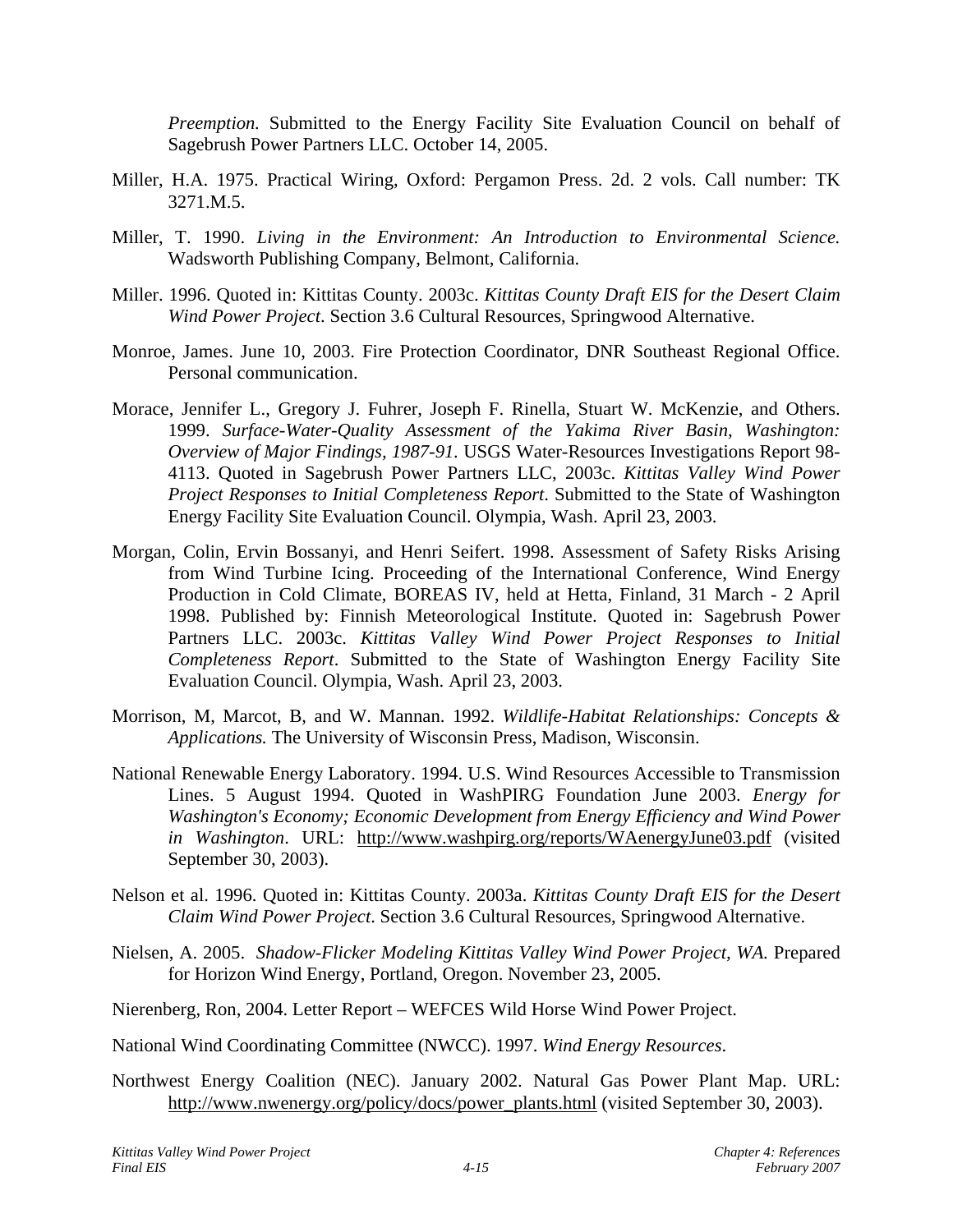- Northwest Power and Conservation Council (NWPCC). May 13, 2003. *Revised Draft Forecast of Electricity Demand for the 5th Pacific Northwest Conservation and Electric Power Plan*. p. 11.
- Northwest Power and Conservation Council (NWPCC). 2006. Power Plant Development in the Northwest, URL: http://www.nwcouncil.org/ energy/powersupply/outlook.asp. October 20, 2006.
- Northwest Power Planning Council (NPPC). 2003. Generating Project Activity in the Pacific Northwest, July 7, 2003. URL: http://www.nwcouncil.org/energy/powersupply/ outlook.asp (visited September 30, 2003).
- Northwest Power Planning Council. 2004. URL: <http://www.nwppc.org/energy/powersupply/newprojects.xls> (visited July 7, 2004). Quoted in: EFSEC 2004b. *Wild Horse Wind Power Project Draft EIS*. August 2004.
- Nussbaum, R.A., E.D. Brodie Jr., and R.M. Storm. 1982*. Amphibians and Reptiles of the Pacific Northwest*. University of Idaho Press, Moscow, Idaho.
- Orloff, S., and A. Flannery. 1992. Wind Turbine Effects on Avian Activity, Habitat Use, and Mortality in Altamont Pass and Solano County Wind Resource Areas, 1989-1991. Final report to Alameda, Costra Costa, and Solano Counties and the California Energy Commission. Biosystems Analysis, Inc. Tiburon, CA. Quoted in Sagebrush Power Partners LLC. 2003a. *Application for Site Certification Kittitas Valley Wind Power Project.* (Application No. 2003-01). Volume I: ASC; Volume II: Exhibits. Submitted to the State of Washington Energy Facility Site Evaluation Council. Olympia, Wash. January 13, 2003.
- Osborn, R.G., C.D. Dieter, K.F. Higgins, and R.E. Usgaard. 1998. Bird flight characteristics near wind turbines in Minnesota. *Am. Midl. Nat*. 139:29-38. Quoted in Sagebrush Power Partners LLC. 2003a. *Application for Site Certification Kittitas Valley Wind Power Project.* (Application No. 2003-01). Volume I: ASC; Volume II: Exhibits. Submitted to the State of Washington Energy Facility Site Evaluation Council. Olympia, Wash. January 13, 2003.
- Owens, R.R. 1995. The Hydrogeology of the Kittitas Valley, Washington. Masters Thesis. Central Washington University.
- Pacific Northwest Laboratory. 1987. Wind Energy Resource Atlas of the United States. DOE/CH 10093-4, Solar Energy Research Institute, Golden, Colorado. URL: [http://www.nrel.gov/wind/wind\\_map.html](http://www.nrel.gov/wind/wind_map.html) (visited September 12, 2003).
- Pacific Northwest Laboratory. 1991a. *An assessment of the available windy land area and wind energy potential in the contiguous United States*. Quoted in Sagebrush Power Partners LLC. 2003a. *Application for Site Certification Kittitas Valley Wind Power Project.*  (Application No. 2003-01). Volume I: ASC; Volume II: Exhibits. Submitted to the State of Washington Energy Facility Site Evaluation Council. Olympia, Wash. January 13, 2003.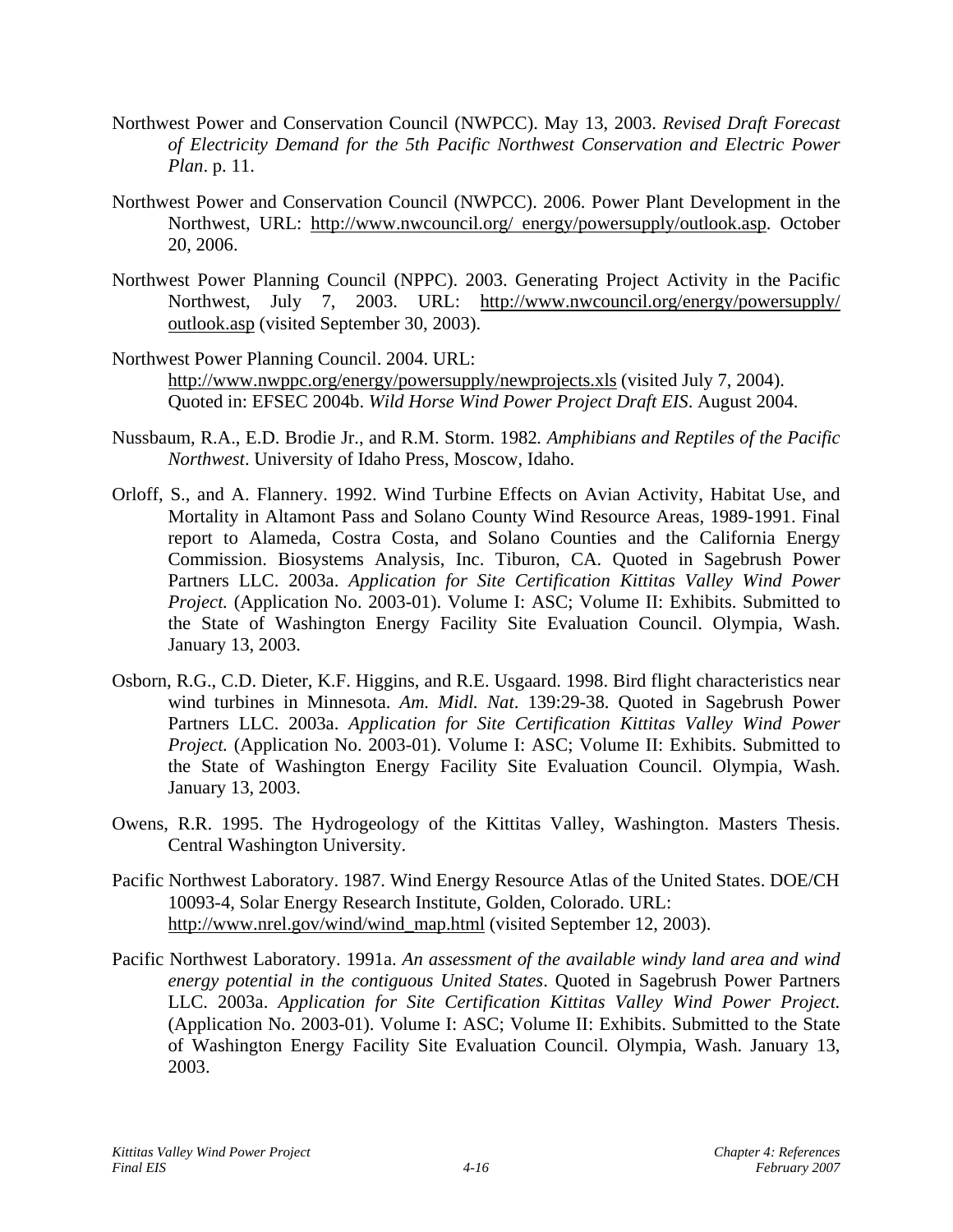- Pacific Northwest National Laboratory. 1991b. An Assessment of the Available Windy Land Area and Wind Energy Potential in the Contiguous United States; total generation from U.S. EIA, Electric Utility Retail Sales of Electricity to Ultimate Consumers, 2000. Quoted in WashPIRG Foundation June 2003. *Energy for Washington's Economy; Economic Development from Energy Efficiency and Wind Power in Washington*. URL: <http://www.washpirg.org/reports/WAenergyJune03.pdf> (visited September 30, 2003).
- Pacific Northwest Laboratories. 1992. *Employment and Land-Use Impacts of Resource Program Elements*. Prepared for Bonneville Power Administration. March 1992.
- Para. 1990. Quoted in: *Kittitas County Draft EIS for the Desert Claim Wind Power Project.*  Section 3.6 Cultural Resources, Springwood Alternative.
- Pasqualetti, Martin, Paul Gipe, Robert Righter, Gordon Brittan, Karin Hammarlund, Frode Birk Nielsen, Laurie Short, Christoph Schwahn, and Martin Hoppe-Kilpper. 2001. *Wind Power in View: Energy Landscapes in a Crowded World.* Academic Press.
- Patterson J. 2005. *Getting it Right with Local Government: FAA Success in Addressing Local Obstruction Lighting Concerns.* Power Point Presentation. May 17, 2005.
- Pederson, M.B. and E. Poulsen. 1991. Impact of a 90m/2MW wind turbine on birds avian responses to the implementation of the Tjaereborg wind turbine at the Danish Wadden Sea. Dansek Vildundersogelser, Haefte 47. Miljoministeriet & Danmarks Miljoundersogelser. Quoted in Sagebrush Power Partners LLC. 2003a. *Application for Site Certification Kittitas Valley Wind Power Project.* (Application No. 2003-01). Volume I: ASC; Volume II: Exhibits. Submitted to the State of Washington Energy Facility Site Evaluation Council. Olympia, Wash. January 13, 2003.
- Peeples, Darrel L. 2003. Attorney at Law. Letter to Allen Fiksdal, EFSEC Manager re: Request by Wind Ridge Power Partners, LLC for Potential Site Study for the Wild Horse Wind Power Project in Kittitas County, Washington. July 2, 2003.
- Perry, D. 1982. Bonneville Power Administration. *Sound Level Limits from BPA Facilities*, BPA memorandum, May 26, 1982. Quoted in Sagebrush Power Partners LLC. 2003c. *Kittitas Valley Wind Power Project Responses to Initial Completeness Report*. Submitted to the state of Washington Energy Facility Site Evaluation Council. Olympia, Wash. April 23, 2003.
- Peterson, Arnold P. G. and Ervin E. Gross, Jr. 1974. *Handbook of Noise Measurement*, 7th edition. Concord, MA: GenRad. Quoted in Sagebrush Power Partners LLC. 2003a. *Application for Site Certification Kittitas Valley Wind Power Project.* (Application No. 2003-01). Volume I: ASC; Volume II: Exhibits. Submitted to the State of Washington Energy Facility Site Evaluation Council. Olympia, Wash. January 13, 2003.
- Phillips, J.F. 1994. The effects of a windfarm on the upland breeding bird communities of Bryn Titli, Mid-Wales: 1993-1994. Royal Society for the Protection of Birds, The Welsh Office, Bryn Aderyn, The Bank, Newton, Powys. Quoted in Sagebrush Power Partners LLC. 2003a. *Application for Site Certification Kittitas Valley Wind Power Project.*  (Application No. 2003-01). Volume I: ASC; Volume II: Exhibits. Submitted to the State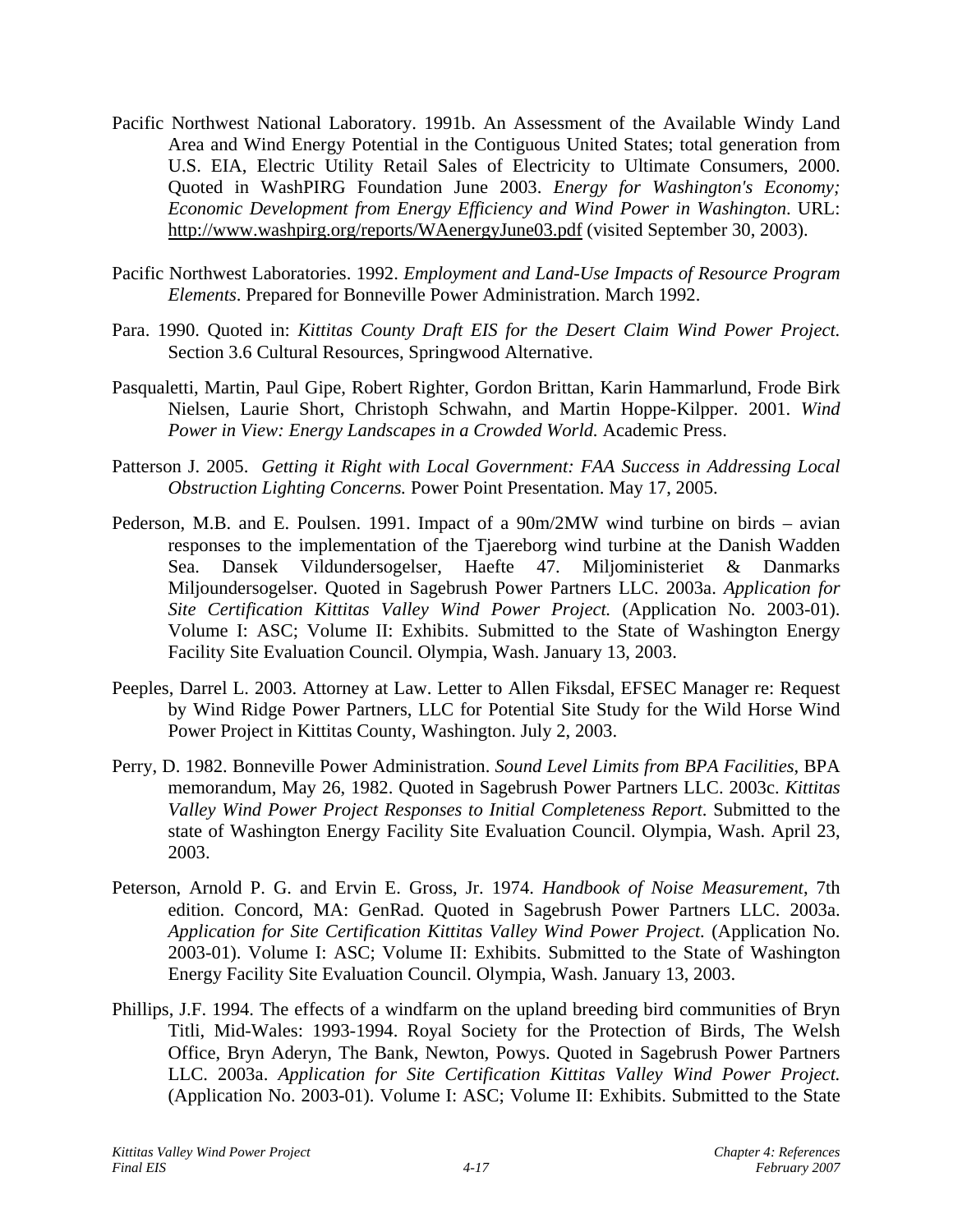of Washington Energy Facility Site Evaluation Council. Olympia, Wash. January 13, 2003.

- Portland General Electric. 2003. Portland General Electric Web site. URL: http://www.portlandgeneral.com/about\_pge/news/energyRFP\_released.asp?bhcp=1 (visited September 12, 2003).
- Portland General Electric. 2004. *Delivering New Choices for PGE's Customers, Proposed Action Plan, Integrated Resources Plan*. January 2004.
- Potter, Joy. October and November 2006. Horizon Wind Energy. Personal Communications.
- Prater, Yvonne. 1981. *Snoqualmie Pass: From Indian Trail to Interstate*. The Mountaineers, Seattle, Wash. Quoted in Sagebrush Power Partners LLC. January 2003. *Kittitas Valley Wind Power Project, Application for Site Certification.* (Application No. 2003-01). Volume I: ASC; Volume II, Exhibits. Submitted to the State of Washington Energy Facility Site Evaluation Council. Olympia, Wash.
- Priestley, Thomas. 2005. CH2MHILL. *Analysis of the Visual Resources Impacts of the Revised Kittitas Valley Wind Power Project.* Prepared for Horizon Wind Energy. November 7, 2005.
- Puget Sound Energy (PSE). April 2003. Least Cost Plan. URL: www.pse.com/account/ pdfs/lcp2003 04 30.pdf. (visited August 19, 2003).
- Puget Sound Energy (PSE). 2003b. *Request for Proposals Wind Power Resources*. URL: http://www.pse.com/about/pdfs/rfp-windpower.pdf. Accessed October 20, 2004.
- Ray, V. 1936. Native Villages and Groupings of the Columbia Basin. In *Pacific Northwest Quarterly*, Vol. 27, pp. 99-152. Quoted in Sagebrush Power Partners LLC. January 2003. *Kittitas Valley Wind Power Project, Application for Site Certification.* (Application No. 2003-01). Volume I: ASC; Volume II, Exhibits. Submitted to the State of Washington Energy Facility Site Evaluation Council. Olympia, Wash.
- Reed, Neil. August 13, 2003. Acres International. 2003. Personal communication.
- Reidel et al. 1994. Quoted in Sagebrush Power Partners LLC. 2003. *Application for Site Certification Kittitas Valley Wind Power Project.* (Application No. 2003-01) Volume I: ASC; Volume II: Exhibits. Submitted to the State of Washington Energy Facility Site Evaluation Council. Olympia, Wash. January 13, 2003.
- Renewable Energy Policy Project (REPP). May 2003. *The effect of wind development on local property values.* Available at URL: www.repp.org. Washington, D.C.
- Renewable Northwest Project. 2006. Renewable Energy Projects Serving Northwest Load. [URL:http://www.rnp.org/Projects/projectlist.php. Accessed November 3](http://www.rnp.org/Projects/projectlist.php.%20Acessed%20November%203), 2006.
- Renfrow, Brent D. 2004. District Habitat Biologist, State of Washington Department of Fish and Wildlife. Personal communication. June 25, 2004.
- Ritter, S and C. Paige. 2000. Keeping birds in the sagebrush sea. Joslyn and Morris, Boise, ID.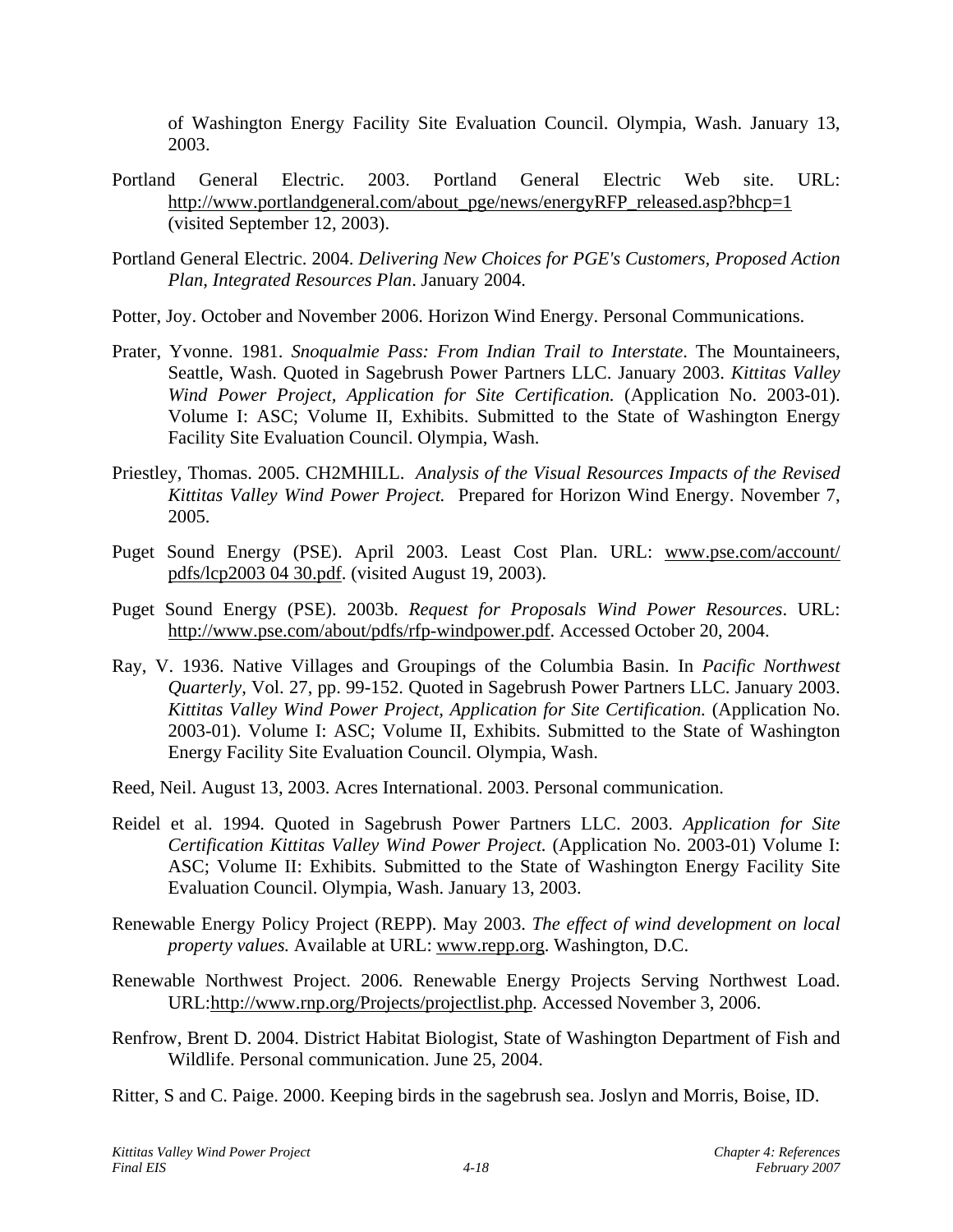- Robinson, Debbie. June 10, 2003. Fire Prevention/Education Coordinator, DNR Southeast Regional Office. Personal communication.
- Robinson, W, and E. Bolen. 1989. *Wildlife Ecology and Management.* Macmillan Publishing Company, New York, New York.
- Rossow, Paul. September 19, 2003. State of Washington Department of Ecology, Central Regional Office. Personal communication.
- Rost, G. R. and J. A. Bailey. 1979. Distribution of mule deer and elk in relation to roads. *Journal of Wildlife Management* 43(3): 634-641. Quoted in Sagebrush Power Partners LLC. 2003a. *Application for Site Certification Kittitas Valley Wind Power Project.*  (Application No. 2003-01). Volume I: ASC; Volume II: Exhibits. Submitted to the State of Washington Energy Facility Site Evaluation Council. Olympia, Wash. January 13, 2003.
- Ruby, R. H. and J. A. Brown. 1986. *A guide to the Indian tribes of the Pacific Northwest*. University of Oklahoma Press, Norman, Okla.
- Sagebrush Power Partners LLC. 2003a. *Application for Site Certification Kittitas Valley Wind Power Project.* (Application No. 2003-01). Volume I: ASC; Volume II: Exhibits. Submitted to the State of Washington Energy Facility Site Evaluation Council. Olympia, Wash. January 13, 2003.
- Sagebrush Power Partners LLC. 2003b. *Kittitas Valley Wind Power Project Additional Information: Analysis of Alternatives.* Submitted to the State of Washington Energy Facility Site Evaluation Council. Olympia, Wash. March 4, 2003.
- Sagebrush Power Partners LLC. 2003c. *Kittitas Valley Wind Power Project Responses to Initial Completeness Report*. Submitted to the State of Washington Energy Facility Site Evaluation Council. Olympia, Wash. April 23, 2003.
- Sagebrush Power Partners LLC. 2003d. *Kittitas Valley Wind Power Project, Applicant Response to EIS Scoping Summary, as Amended.* Submitted to the State of Washington Energy Facility Site Evaluation Council. Olympia, Wash. April 28, April 30, and May 6, 2003.
- Sagebrush Power Partners LLC. 2003e. *EFSEC Kittitas Valley Wind Power Project ASC Additional Project Description Information Requested by SHAPIRO.* June 4, 2003.
- Sagebrush Power Partners LLC. 2003f. *EFSEC Kittitas Valley Wind Power Project ASC Additional Project Description Information Requested by SHAPIRO.* June 13 and 23, 2003.
- Sagebrush Power Partners LLC. 2003g. *Letter to EFSEC re: Applicant Response to Department of Ecology Comment Letter*. April 29, 2003.
- Sagebrush Power Partners LLC. June 25, 2003h. *EFSEC Kittitas Valley Wind Power Project Additional Socioeconomic Information.* Sarappo. 2002. Collision mortality of local and migrant birds at a large-scale wind power development on Buffalo Ridge, Minnesota. *Wildlife Society Bulletin* 30:879-887. Quoted in Sagebrush Power Partners LLC. 2003a.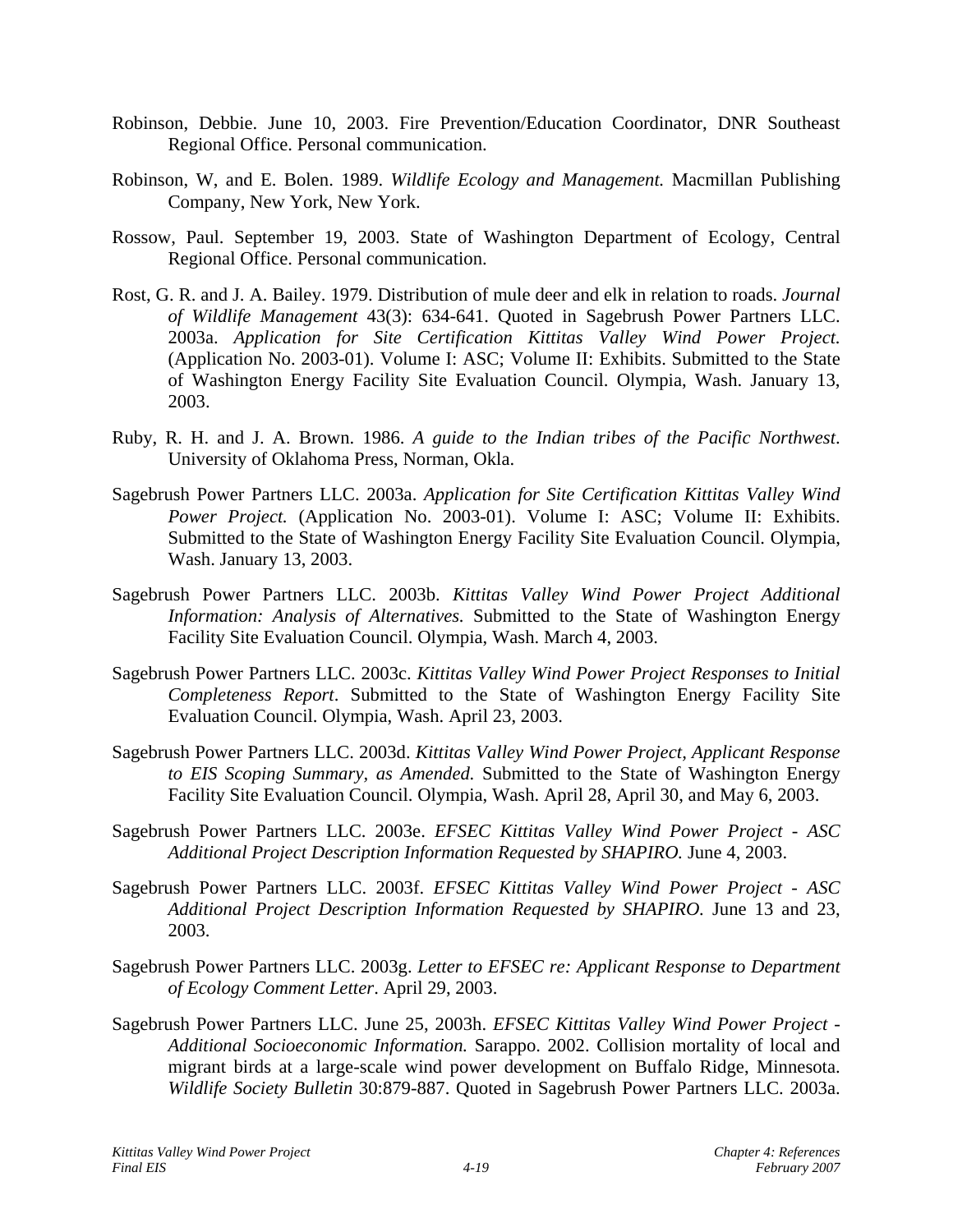*Application for Site Certification Kittitas Valley Wind Power Project.* (Application No. 2003-01). Volume I: ASC; Volume II: Exhibits. Submitted to the State of Washington Energy Facility Site Evaluation Council. Olympia, Wash. January 13, 2003.

Sagebrush Power Partners. 2003i. *Joint Aquatic Resources Permit Application*. August 13, 2003.

- Sagebrush Power Partners. 2004. *Potential Stream Crossings for the Kittitas Valley Wind Power Project*. January 31, 2004
- Sagebrush Power Partners LLC. 2005. *Kittitas Valley Wind Power Project Development Activities Application.* Submitted to Kittitas County Development Services. Ellensburg, Wash. Sagebrush Power Partners LLC. October 14, 2005.
- Sagebrush Power Partners LLC. 2006a. *Applicant's Second Request for Preemption*. Submitted to the State of Washington Energy Facility Site Evaluation Council. Olympia, Wash. June 20, 2006.
- Sagebrush Power Partners LLC. 2006b. *Sagebrush Power Partner's Opening Post-Hearing Brief, Proposed Site Certification Agreement, and Applicant's Proposed Findings of Fact, Conclusions of Law, and Order Recommending Approval of Site Certification on Condition.* Submitted to the State of Washington Energy Facility Site Evaluation Council. October 30, 2006.
- Sauer, J.R., J.E. Hines, and J. Fallon. 1999. The North American breeding bird survey, results and analysis 1966-1998. USGS Patuxent Wildlife Research Center. Laurel, MD. Quoted in: EFSEC. 2004b. *Wild Horse Wind Power Project Draft EIS*. August 2004.
- Saunders, Geoff. 2005. Personal Communication providing link to a BBC report [URL:http://news.bbc.co.uk/2/hi/uk\\_news/scotland/4102404.stm. June 17](http://news.bbc.co.uk/2/hi/uk_news/scotland/4102404.stm.%20%20June%2017), 2005.
- Schafer, Valerie. 2005a. Horizon Wind Energy. *Kittitas Valley Wind Power Project, Kittitas County Development Activities Application. Preliminary Site Layout. Map Revised November 21, 2005.* November 21, 2005.
- Schafer, Valerie. 2005b. Horizon Wind Energy. Personal communication. November 30, 2005.
- Schafer, Valerie. 2005c. Horizon Wind Energy. Personal communication. November 23, 2005.
- Schafer, Valerie. 2005d. Horizon Wind Energy. *Kittitas Valley Wind Power Project Proposed FAA Lighting Scheme Map Revised November 28, 2005.* November 28, 2005.
- Schafer, Valerie. 2005e. Horizon Wind Energy. Personal communication. November 22, 2005.
- Schafer, Valerie. 2005f. Horizon Wind Energy. Personal Communication. November 14, 2005.
- Schafer, Valerie. 2005g. Horizon Wind Energy. Personal Communication. December 2, 2005.
- Schafer, Valerie. 2005h. Horizon Wind Energy. Personal Communication. December 12, 2005.
- Schafer, Valerie. 2005i. Horizon Wind Energy. Personal communication. November 23, 2005.

Schafer, Valerie. 2005j. Horizon Wind Energy. Personal communication. November 21, 2005.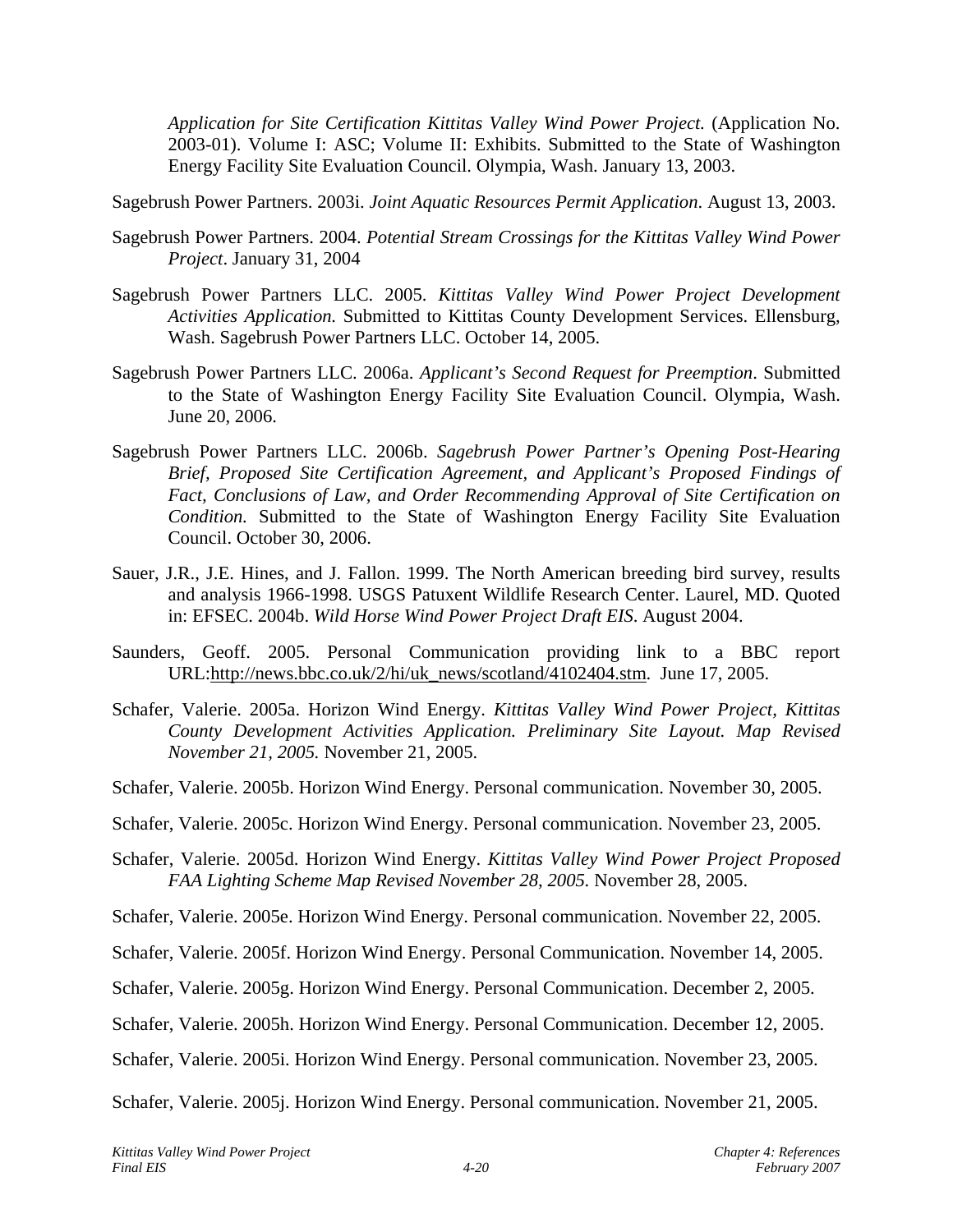- Schafer, Valerie. 2006a. Kittitas Valley Wind Power Project, Current Proposed Turbine Layout. Map Revised January 4, 2006.
- Schafer, Valerie. 2006b. Re: Sagebrush Power Partners, LLC JARPA Permit Extension for the Kittitas Valley Wind Power Project, USACE Reference #200300911. March 2, 2006.
- Schmidt, Lucy. 2002. U.S. Forest Service. Personal communication. Quoted in Sagebrush Power Partners LLC. 2003. *Application for Site Certification Kittitas Valley Wind Power Project.* (Application No. 2003-01) Volume I: ASC; Volume II: Exhibits. Submitted to the State of Washington Energy Facility Site Evaluation Council. Olympia, Wash. January 13, 2003.
- Schuster, H. H. 1975. Yakima Indian Traditionalism: A Study in Continuity and Change. Unpublished Ph.D. dissertation. Department of Anthropology, University of Washington, Seattle, Wash. Quoted in Sagebrush Power Partners LLC. January 2003. *Kittitas Valley Wind Power Project, Application for Site Certification.* (Application No. 2003-01). Volume I: ASC; Volume II, Exhibits. Submitted to the State of Washington Energy Facility Site Evaluation Council. Olympia, Wash.
- Schuster, H. H. 1982. *The Yakimas: A Critical Biography*. Indiana University Press, Bloomington, Ind. Quoted in Sagebrush Power Partners LLC. January 2003. *Kittitas Valley Wind Power Project, Application for Site Certification.* (Application No. 2003- 01). Volume I: ASC; Volume II, Exhibits. Submitted to the State of Washington Energy Facility Site Evaluation Council. Olympia, Wash.
- Schuster, H. H. 1998. "Yakima and Neighboring Groups". In *Handbook of North American Indians*, Plateau, Volume 12, edited by D. E. Walker, Jr., pp. 327-351. Smithsonian Institution, Washington, D.C. Quoted in Sagebrush Power Partners LLC. January 2003. *Kittitas Valley Wind Power Project, Application for Site Certification.* (Application No. 2003-01). Volume I: ASC; Volume II, Exhibits. Submitted to the State of Washington Energy Facility Site Evaluation Council. Olympia, Wash.
- Scott, W.E., R.M. Iverson, J.W. Vallance, and W. Hildreth. 1995. Volcano Hazards in the Mount Adams Region, Washington: USGS Open-File Report 95-492.
- Shapiro and Associates, Inc. 2003. *Kittitas Valley Wind Power Project Scoping Summary*, Prepared for the Energy Facility Site Evaluation Council. April 17, 2003.
- Short, H. L. 1981. Nutrition and metabolism. Pages 99-127 *in* O.C. Wallmo, editor. Mule and black-tailed deer of North America. University of Nebraska Press, Lincoln, NE. Quoted in Sagebrush Power Partners LLC. 2003a. *Application for Site Certification Kittitas Valley Wind Power Project.* (Application No. 2003-01). Volume I: ASC; Volume II: Exhibits. Submitted to the State of Washington Energy Facility Site Evaluation Council. Olympia, Wash. January 13, 2003.
- Sinclair Knight Mertz. 2001. *Social economics and tourism. Environmental effects statement supplement for the Pacific Hydro Limited Portland Wind Energy Project*. Volume C.2001. Quoted in REPP. 2003. The effect of wind development on local property values.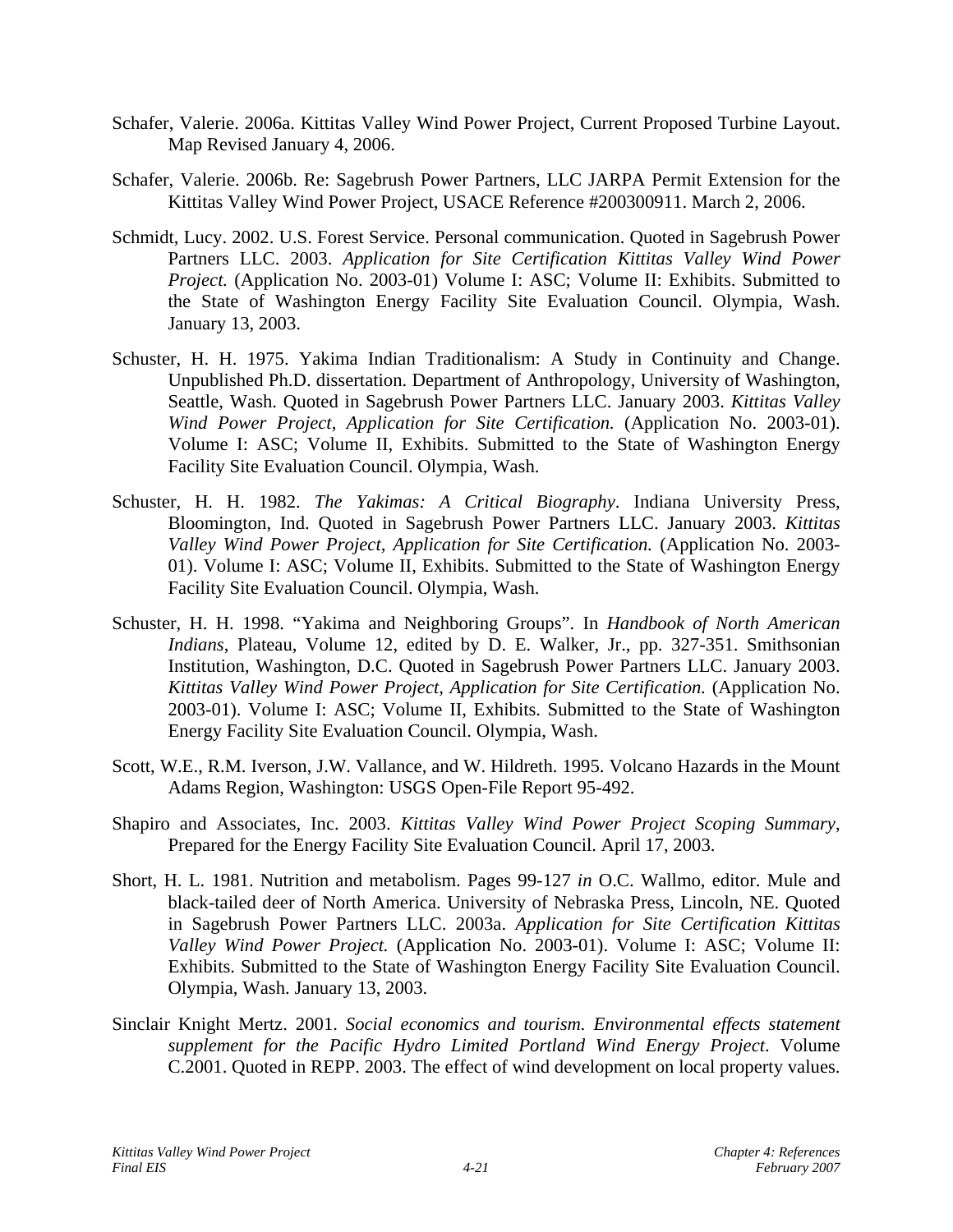- Smith, M. R., P. W. Mattocks, Jr., and K. M. Cassidy. 1997. Breeding birds of Washington state location data and predicted distributions. Seattle Audubon Society Publications in Zoology No. 1. Seattle 538 pp. Quoted in WEST Inc., Cumulative Impacts Analysis for Avian and Other Wildlife Resources from Proposed Wind Projects in Kittitas County, Washington. October 2003.
- Soderberg, L. 1985. NAER Inventory, Specialized Structures, Hydraulic Works: Irrigation System. Kittitas Reclamation District. Office of Archaeology and Historic Preservation, Olympia, Washington. Quoted in Sagebrush Power Partners LLC. January 2003. *Kittitas Valley Wind Power Project, Application for Site Certification.* (Application No. 2003- 01). Volume I: ASC; Volume II, Exhibits. Submitted to the State of Washington Energy Facility Site Evaluation Council. Olympia, Wash.
- Spurlock, David. October 30, 2002. Kittitas County Department of Public Works. Personal communication. October 30, 2002. Quoted in: Sagebrush Power Partners LLC. January 13, 2003a. *Application for Site Certification Kittitas Valley Wind Power Project.*  (Application No. 2003-01). Volume I: ASC; Volume II: Exhibits. Submitted to the State of Washington Energy Facility Site Evaluation Council. Olympia, Wash.
- State of Washington Employment Security Department. 2003. Kittitas County and Washington State Employment by Industry, 2001. Quoted in: EFSEC 2004b. *Wild Horse Wind Power Project Draft EIS*. August 2004.
- State of Washington Employment Security Department. 2003. Unemployment Rate Trends in Kittitas County and Washington State, 1996-2001. Quoted in: EFSEC 2004b. *Wild Horse Wind Power Project Draft EIS*. August 2004.
- Steeb, David. 2006. Desert Claim Wind Power LLC. Personal communication. November 2006.
- Stephenson, T. R., M. R. Vaughan, and D. E. Andersen. 1996. Mule deer movements in response to military activity in southeast Colorado. *Journal of Wildlife Management* 60: 777-787. Quoted in Sagebrush Power Partners LLC. 2003a. *Application for Site Certification Kittitas Valley Wind Power Project.* (Application No. 2003-01). Volume I: ASC; Volume II: Exhibits. Submitted to the State of Washington Energy Facility Site Evaluation Council. Olympia, Wash. January 13, 2003.
- Strand, Debbie. 2006a. Executive Director, Economic Development Group of Kittitas County. Comment letter submitted to the Washington State Energy Facility Site Evaluation Council. September 20, 2006.
- Strand, Debbie. 2006b. Executive Director, Economic Development Group of Kittitas County. Personal communications. October-November 2006.
- Taylor, Chris. August 7, 2002. Project Development Manager. Sagebrush Power Partners LLC. August 7, 2002. Meetings with Kittitas County Fire
- Taylor, Chris. June, July, August, and September 2003. Project Development Manager, Sagebrush Power Partners LLC. Personal communication.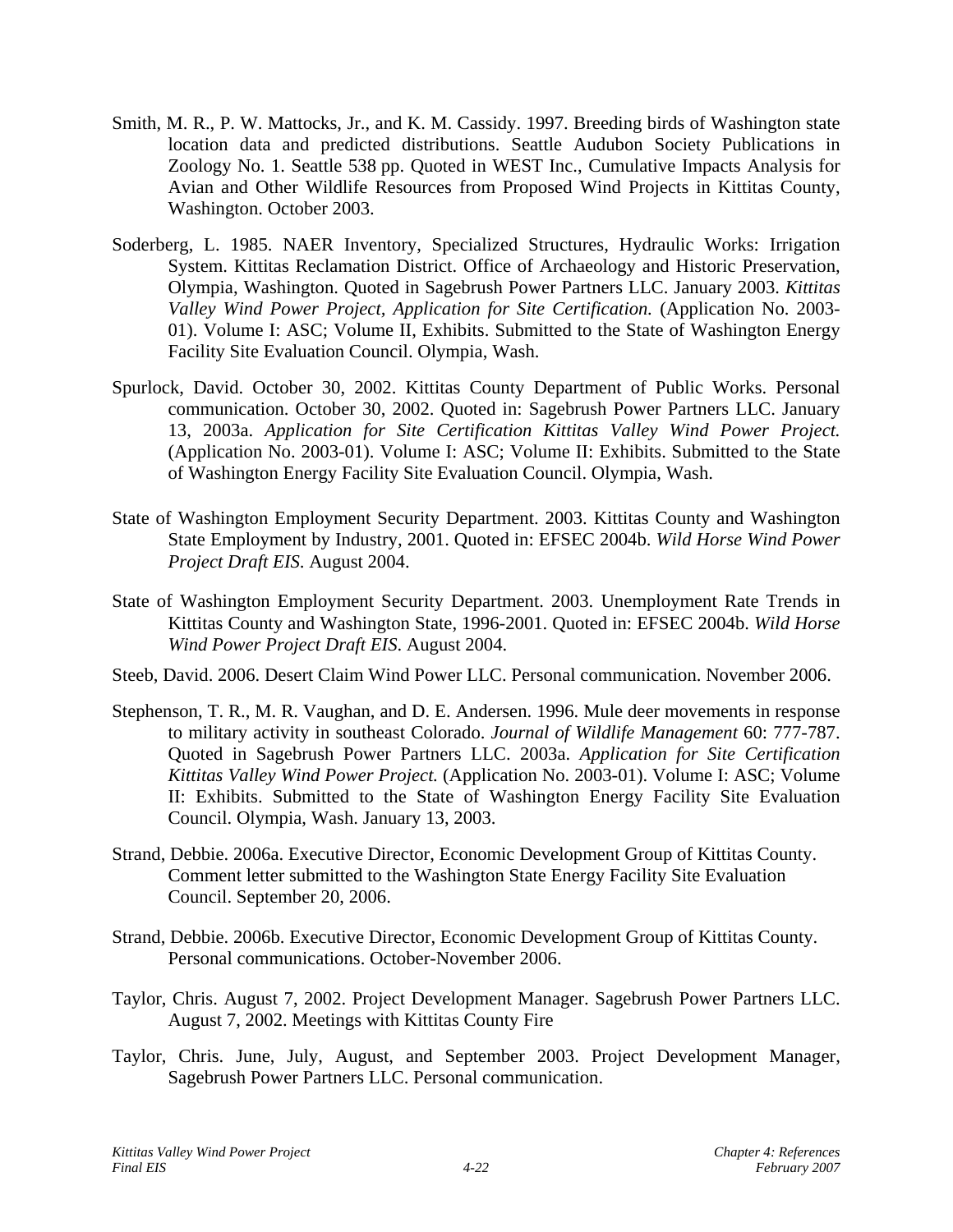- Taylor, Chris. January 2004. Project Development Manager, Sagebrush Power Partners LLC. Personal communication. The Business Journal Portland. 2003. URL: http://portland.bizjournals.com/portland/stories/ 2003/08/25/story8.html (visited September 12, 2003).
- Taylor, Chris. 2005. Letter to Irina Makarow, Siting Manger, Energy Facility Site Evaluation Council. August 17, 2005.
- Taylor, Chris. 2006. Project Development Manager, Sagebrush Power Partners LLC. Adjudicative hearing testimony before the Energy Facility Site Evaluation Council, September 18, 2006.
- Thompson, G. 1998. Letter Report for an Archaeological Survey of Selected Areas along the Proposed Bonneville Power Authority Seattle-to-Spokane Fiber Optic Cable Project in King, Kittitas, Douglas, and Grant Counties, Washington. Historical Research Associates, Inc., Seattle. Quoted in Sagebrush Power Partners LLC. January 2003. *Kittitas Valley Wind Power Project, Application for Site Certification.* (Application No. 2003-01). Volume I: ASC; Volume II, Exhibits. Submitted to the State of Washington Energy Facility Site Evaluation Council. Olympia, Wash.
- Tipler, Paul A. 1976. *Physics*. Worth Publishers, New York, N.Y.
- Torset, Celeste. May 28, 2003. Administrative Secretary, Ellensburg School District. Personal communication.
- Transportation Research Board. 2000. *Highway Capacity Manual.*
- Trautman, P. October 2003. Lithic Analysts, Olympia, Washington. Personal communications. October 22, 2003. Quoted in Kittitas County 2003.
- Trautman, Pam. 2004. *Cultural Landscape Investigation and Impacts to Historical Inventory for the Kittitas Valley Wind Power Project*. Prepared for Zilkha Renewable Energy, Portland Oregon.
- Tri-City Herald.Com. September 14, 2003. URL: http://www.tricityherald.com/tch/local/story/ 3920568p-3942835c.html (visited September 30, 2003).
- U.S. Army Corps of Engineers (Corps). 2004. Seattle District. Written correspondence to Mr. Chris Taylor, Sagebrush Power Partners, LLC. March 15, 2004.
- U.S. Army Corps of Engineers (Corps). 2006 Seattle District. Written correspondence to Ms. Valerie Schafer, Horizon Wind Energy, Formerly Sagebrush Power Partners, LLC April 3, 2006.
- U.S. Bureau of Economic Analysis. 2002. BEA Regional Economic Accounts. URL: www.bea.doc/gov/bea/regional/reis/drill.cfm. Quoted in Sagebrush Power Partners LLC. January 2003. *Kittitas Valley Wind Power Project, Application for Site Certification.* (Application No. 2003-01). Volume I: ASC; Volume II, Exhibits. Submitted to the State of Washington Energy Facility Site Evaluation Council. Olympia, Wash.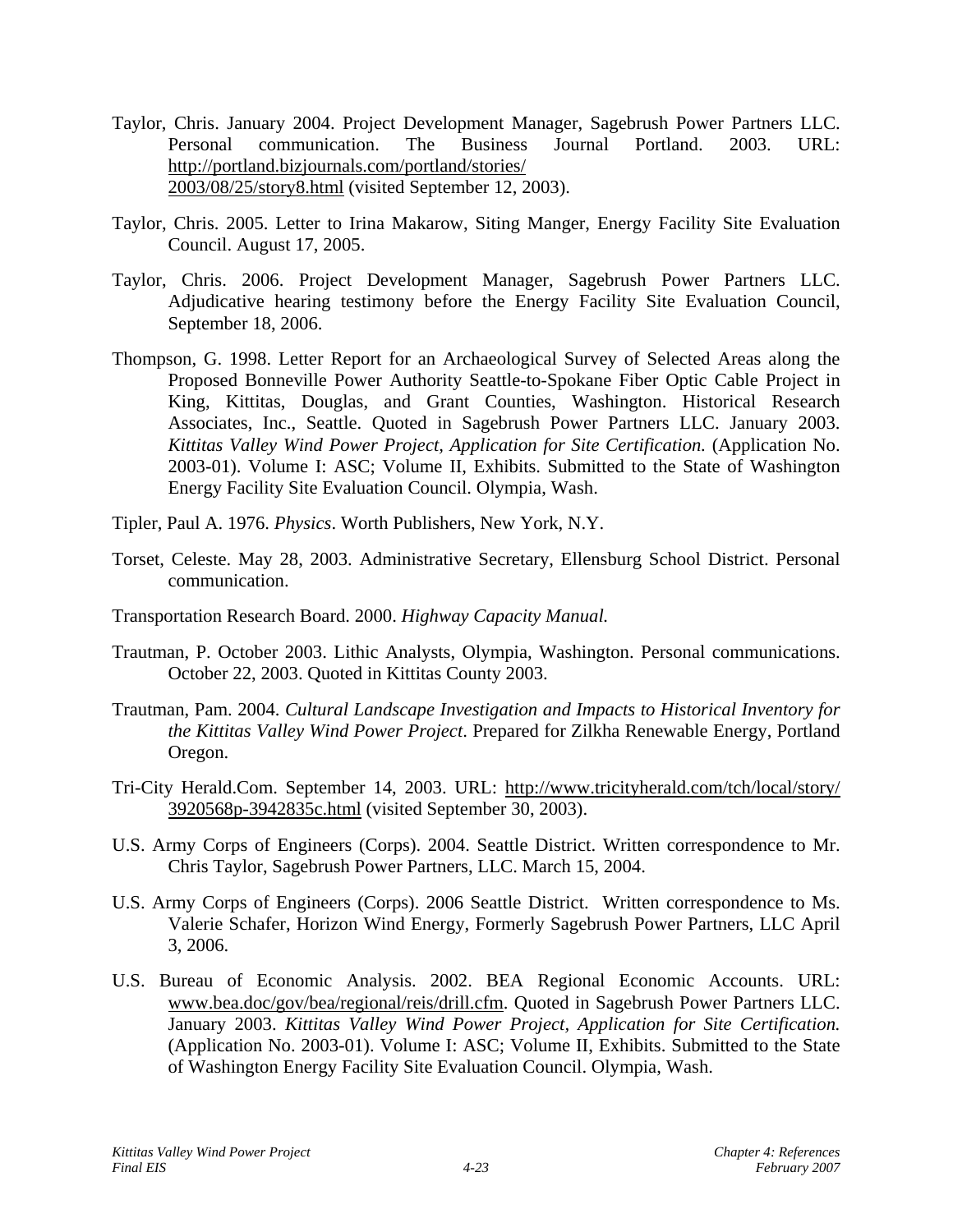- U.S. Bureau of Economic Analysis. 2003. Kittitas County Per Capita Income (1998-2001). Quoted in: EFSEC. 2004b. *Wild Horse Wind Power Project Draft EIS.* August 2004.
- U.S. Bureau of Labor Statistics and Real Estate Center at Texas A&M University. 2002. Quoted in Real Estate Center. *Kittitas County, WA employment*. URL: http://recenter.tamu.edu/ Data/empc/LAUCN530370.htm (visited on June 2, 2003) *Washington employment.* URL: http://recenter.tamu.edu/Data/emps/emps53.htm (visited on June 2, 2003).
- U.S. Census Bureau. 2002. *Table DP-1: Profile of General Demographic Characteristics: 2000 for Washington State and Kittitas County and Table DP-3: General Population and Housing Characteristics: 1990 for Washington State and Kittitas County.* URL: http://www.census.gov/main/www/cen2000.html (visited on June 2, 2003).
- U.S. Department of Agriculture (USDA). 1995. *Landscape Aesthetics, A Handbook for Scenery Management.*
- U.S. Department of Agriculture (USDA) 2002. Soil Survey Geographic (SSURGO) database for Kittitas County Area, Washington. USDA Natural Resources Conservation Service, Ft. Worth, Texas.
- U.S. Department of Energy. 1986. *Wind Energy Resource Atlas of the United States.*
- U.S. Department of Transportation and Federal Highway Administration. 1980. Noise Fundamentals Document: Glossary and Bibliography. Washington D.C.
- U.S. Department of Transportation, Federal Highway Administration. 1988. *Visual Impact Assessment for Highway Projects*.
- U.S. Energy Information Administration. January 9, 2003. *Annual Energy Outlook 2003 with projections to 2025*. DOE/EIA-0383(2003). URL: http://www.eia.doe.gov/ oiaf/aeo/gas.html (visited August 3, 2003).
- U.S. Environmental Protection Agency (EPA). 2000a. *National Air Pollutant Emission Trends, 1900-1998.* Office of Air Quality, EPA-454/R-00-002. Environmental Protection Planning and Standards March 2000. Agency Research Triangle Park, NC 27711. Quoted in Sagebrush Power Partners LLC. 2003. *Application for Site Certification Kittitas Valley Wind Power Project.* (Application No. 2003-01) Volume I: ASC; Volume II: Exhibits. Submitted to the State of Washington Energy Facility Site Evaluation Council. Olympia, Wash. January 13, 2003.
- U.S. Environmental Protection Agency (EPA). 2000b. *Compilation of Air Pollutant Emission Factors*, Fifth Edition. Quoted in Sagebrush Power Partners LLC. 2003. *Application for Site Certification Kittitas Valley Wind Power Project.* (Application No. 2003-01) Volume I: ASC; Volume II: Exhibits. Submitted to the State of Washington Energy Facility Site Evaluation Council. Olympia, Wash. January 13, 2003.
- U.S. Geologic Survey (USGS). 1984. *Columbia Plateau in Washington and Oregon.* Water-Resources Investigations Report 86-4046, 4 sheets. Quoted in Sagebrush Power Partners LLC. 2003a. *Application for Site Certification Kittitas Valley Wind Power Project.*  (Application No. 2003-01). Volume I: ASC; Volume II: Exhibits. Submitted to the State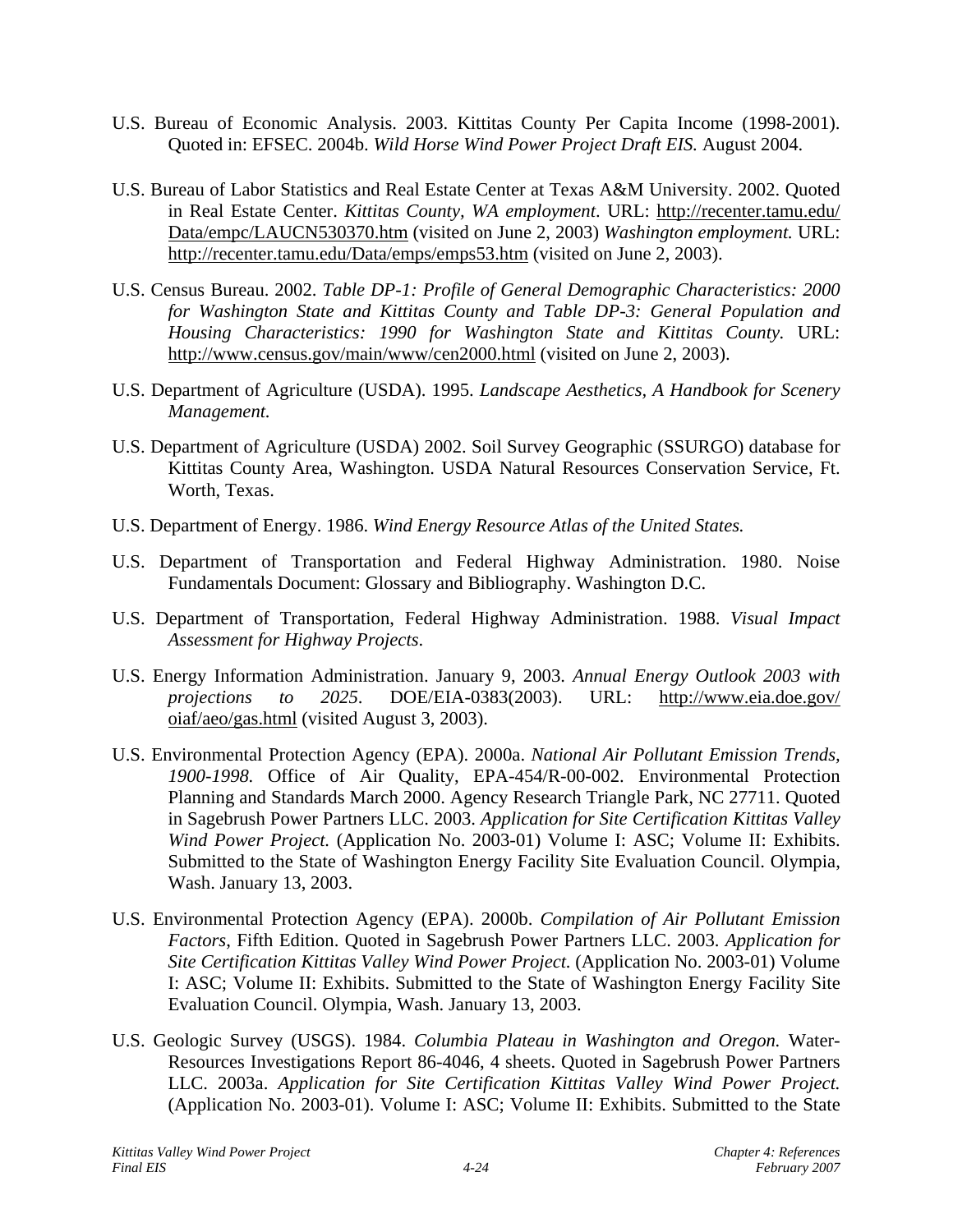of Washington Energy Facility Site Evaluation Council. Olympia, Wash. January 13, 2003.

- U.S. Geologic Survey (USGS). 1992. From Wright and Pierson, *Living with Volcanoes, The U.S. Geological Survey's Volcano Hazards Program: USGS Circular 1073*, 57p. URL: http://vulcan.wr.usgs.gov/Vhp/C1073/active\_volcanoes\_washington.html (visited July 2, 2003).
- U.S. Fish and Wildlife Service (USFWS). 1992. Endangered and Threatened Wildlife and Plants: Final Rule to List the Plant *Spiranthes diluvialis* as a Threatened Species. Fed. Reg. 57(12): 2048-2054.
- U.S. Fish and Wildlife Service (USFWS). 2003. *Service Interim Guidance on Avoiding and Minimizing Wildlife Impacts from Wind Turbines*. Washington D.C. As cited in WDFW 2003e. Letter from Ted A. Clausing, Regional Habitat Program Manager, to Irina Makarow, EFSEC Siting Manager. September 11, 2003.
- U.S. Forest Service (USFS). 1990. *Final Environmental Impact Statement: Land and Resource Management Plan, Wenatchee National Forest*. U.S. Department of Agriculture, Forest Service, Pacific Northwest Region, Wenatchee National Forest. Wenatchee, Washington.
- U.S. Government Accountability Office. 2005. Wind Power Impacts on Wildlife and Government Responsibilities for Regulating Development and Protecting Wildlife. GAO-05-906. September 2005.
- Van Dyke, F. and W.C. Klein. 1996. Response of elk to installation of oil wells. *Journal of Mammalogy* 77(4): 1028-1041. Quoted in Sagebrush Power Partners LLC. 2003a. *Application for Site Certification Kittitas Valley Wind Power Project.* (Application No. 2003-01). Volume I: ASC; Volume II: Exhibits. Submitted to the State of Washington Energy Facility Site Evaluation Council. Olympia, Wash. January 13, 2003.
- Vigue, Lauri. 2003. Habitat Biologist, WDFW Major Projects Division/Habitat Program. Personal communication to C. Taylor, Sagebrush Power Partners LLC. August 20, 2003.
- Waitt, Richard B., Larry G. Mastin, and James E. Begét. 1995. Volcanic-Hazard Zonation for Glacier Peak Volcano, Washington: USGS Open-File Report 95-499.
- Waldron 1989. No Citation Provided. Quoted in Sagebrush Power Partners LLC. 2003. *Application for Site Certification Kittitas Valley Wind Power Project.* (Application No. 2003-01) Volume I: ASC; Volume II: Exhibits. Submitted to the State of Washington Energy Facility Site Evaluation Council. Olympia, Wash. January 13, 2003.
- Walla Walla County. 2000. *SEPA Final Environmental Impact Statement on FPL Energy's proposal for the Stateline Wind Project*. October 2000.
- Wallace, Robert. 1987. *Biology: The World of Life.* Scott, Foresman, and Company, Glenview, Illinois.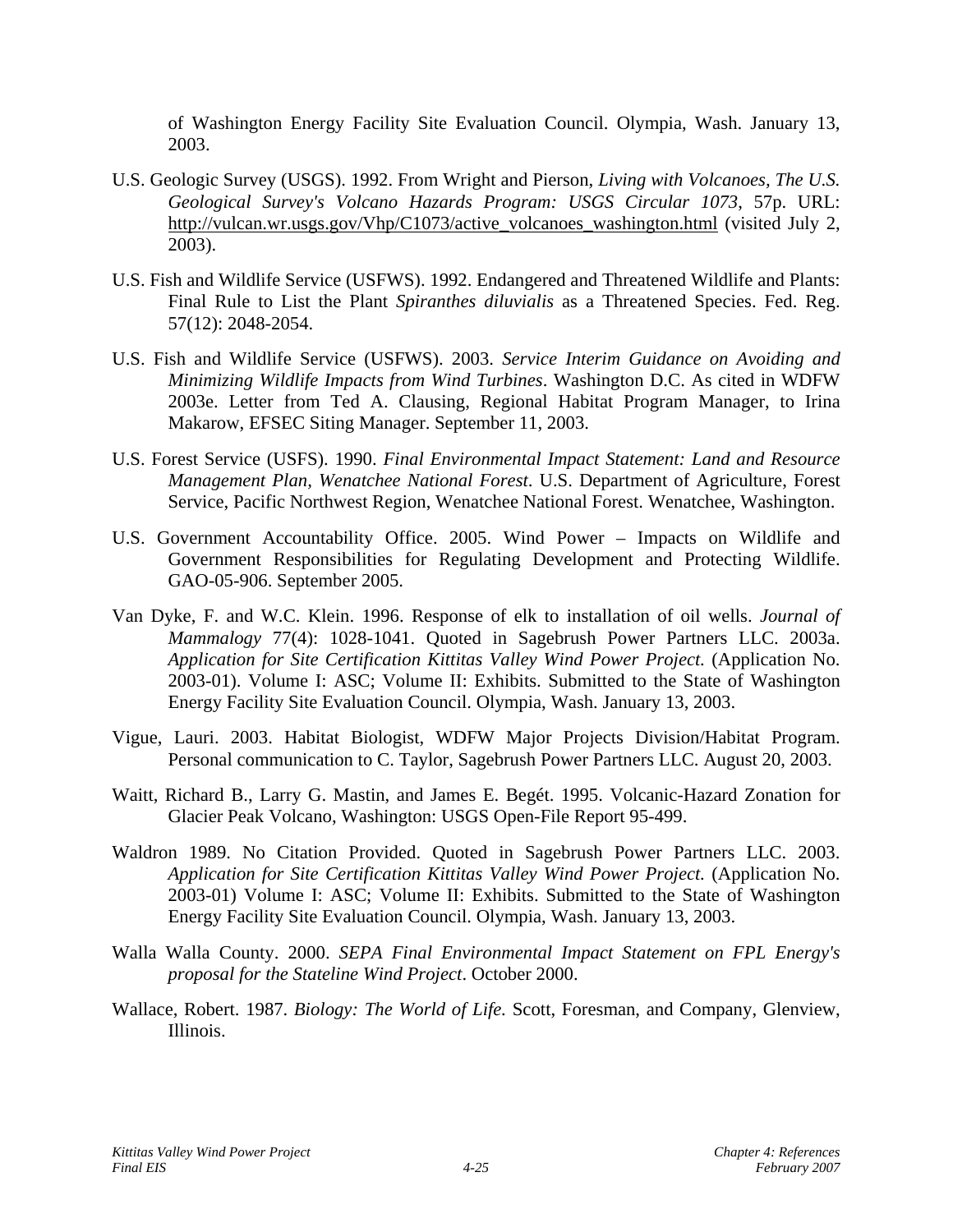- Walter, David W, Leslie Jr, David M., and Jenks, Jonathan A. 2006. *Response of Rocky Mountain Elk (Cervus elaphus) to Wind-power Development.* The American Midland Naturalist: VOl.156, No. 2 pp. 363-375.
- Wantz and Sinclair. 1981. J. Appl. Meteor. 20, 1044-1411. Quoted in Sagebrush Power Partners LLC. 2003a. *Application for Site Certification Kittitas Valley Wind Power Project.*  (Application No. 2003-01). Volume I: ASC; Volume II: Exhibits. Submitted to the State of Washington Energy Facility Site Evaluation Council. Olympia, Wash. January 13, 2003.
- Washington Department of Community, Trade and Economic Development (CTED) and the Washington Utilities and Transportation Commission (WUTC). 2002. *Green Power Programs in Washington: A Report to the Legislature*. December 2002.
- Washington Department of Ecology (Ecology). 1998. SEPA Handbook. Publication 98-114. URL: http://www.ecy.wa.gov/programs/sea/sepa/handbk/hbframe.htm (visited November 10, 2003).
- Washington Department of Ecology (Ecology). 2004. 303d Stream Metadata.pdf. URL: http://www.ecy.wa.gov/services/gis. Accessed April 13, 2004.
- Washington Department of Fish and Wildlife (WDFW). 1996a. *Priority Habitat and Species List.* Habitat Program, Olympia, Washington.
- Washington Department of Fish and Wildlife (WDFW). 1996b. *Status of Washington's Shrub-Steppe Ecosystem: Extent, Ownership, and Wildlife/Vegetation Relationships.* Olympia, Wash.
- Washington Department of Fish and Wildlife (WDFW). 2002. Priority Habitats and Species Database Search. Washington Department of Fish and Wildlife, Natural Heritage Program.
- Washington Department of Fish and Wildlife (WDFW). 2003a. *Draft Windpower Guidelines.* April 7, 2003.
- Washington Department of Fish and Wildlife (WDFW). 2003b. Letter from Laurie Vigue, Fish and Wildlife Biologist, WDFW to Chris Taylor, Sagebrush Power Partners LLC. June 18, 2003.
- Washington Department of Fish and Wildlife (WDFW). 2003c. Species data search. URL: http://www.wa.gov/wdfw/wildlife.htm (visited July 21, 2003).
- Washington Department of Fish and Wildlife (WDFW). 2003d. *Wind Power Guidelines*. August 2003.
- Washington Department of Fish and Wildlife (WDFW). 2003e. Letter from Ted A. Clausing, Regional Habitat Program Manager, to Irina Makarow, EFSEC Siting Manager. September 11, 2003.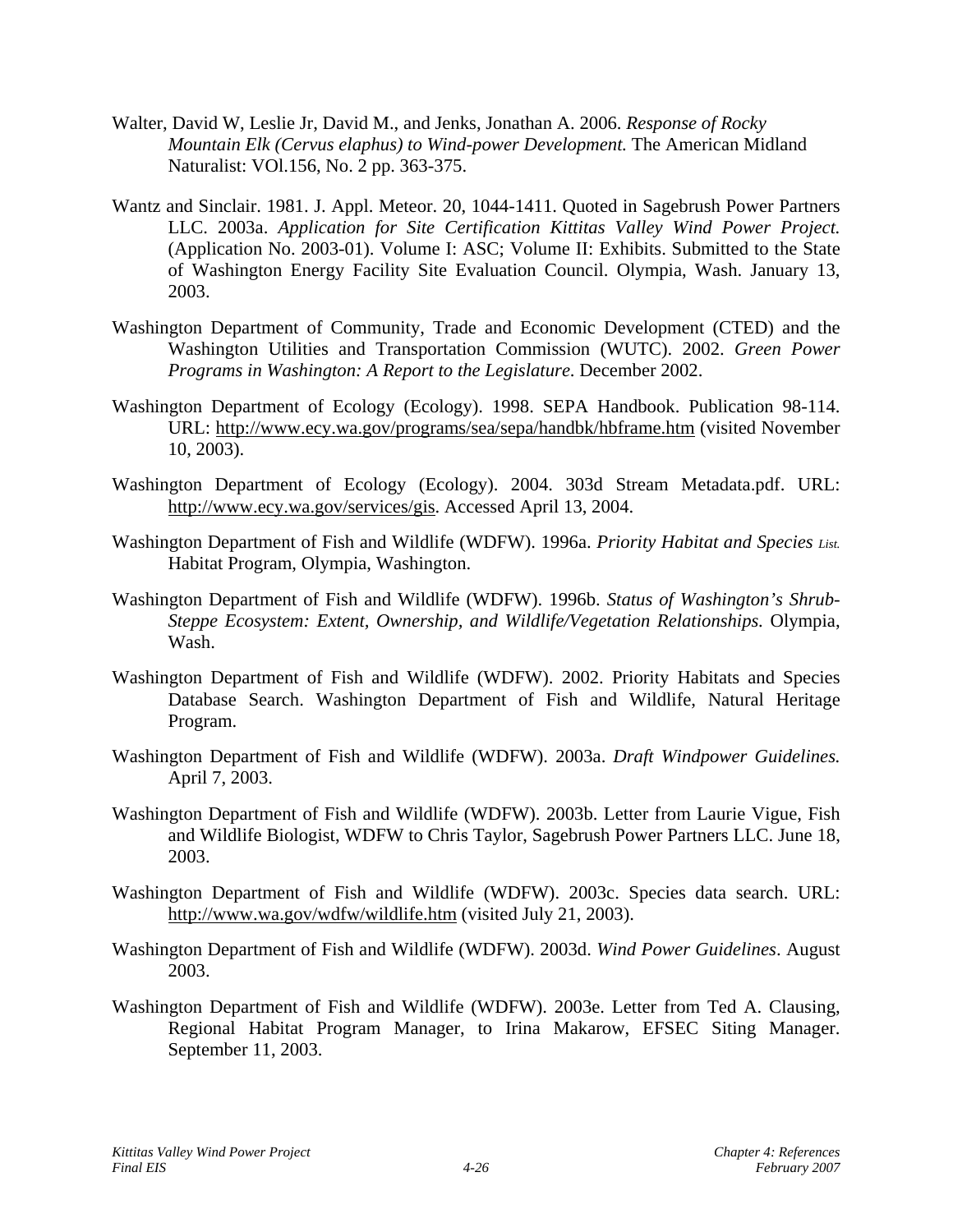- Washington Department of Fish and Wildlife (WDFW). 2003f. Letter from Ted A. Clausing, Regional Habitat Program Manager, to Chris Taylor, Project Development Manager, Sagebrush Power Partners LLC. September 17, 2003.
- Washington Department of Fish and Wildlife (WDFW). 2003g. Washington Wildlife Viewing Areas. URL:<http://www.wa.gov/wdfw/lands/wildarea.htm>(visited September 19, 2003).
- Washington Department of Fish and Wildlife (WDFW). 2003h. Priority Habitats and Species Database Search: Management Recommendations for Washington's Priority Habitats and Species. URL: http://www.wa.gov/wdfw/hab/phsrecs.htm (visited September 19, 2003).
- Washington Department of Fish and Wildlife (WDFW). 2004. Priority Habitats and Species GIS Database. Providing WA Natural Heritage Program (WNHP), Department of Natural Resources (DNR) data and Streamnet data. (MetaWABull.htm; ESA Listed Anadromous Fish Distribution.mht; Spring Chinook Distribution.mht; Summer Steelhead Distribution.mht; phspoly.txt; streamnet.txt) Olympia, WA.
- Washington Department of Fish and Wildlife (WDFW). No date. Washington Gap Analysis Project. USGS Biological Resources Division, through the Washington Cooperative Fish and Wildlife Research Unit at the University of Washington. Seattle, Wash. URL: www.fish.washington.edu/naturemapping/wagap/public\_html/index.html (visited 2003).
- Washington Department of Natural Resources (DNR). 2003. State of Washington Department of Natural Resources Wind Power Development Lease No. 60-074259. June 20, 2003.
- Washington Department of Revenue. 2002a. *Taxable retail sales for Counties by standard industrial classification calendar 2001*. May 24, 2003*.* URL: http://dor.wa.gov/docs/ reports/2001/qbrcal01/t3cal01.pdf (visited on June 2, 2003)
- Washington Department of Revenue. 2002b. *A comparison of County assessor statistics; 2001 County comparison.* December 30, 2002. URL: http://dor.wa.gov/docs/reports/2001/ 01 CountyComparisonReport.pdf (visited on June 2, 2003).
- Washington Department of Revenue. 2002c. *Kittitas County and Washington State taxable retail sales.* Quoted in Sagebrush Power Partners LLC. January 13, 2003. *Application for Site Certification Kittitas Valley Wind Power Project.* (Application No. 2003-01) Volume I: ASC; Volume II: Exhibits. Submitted to the State of Washington Energy Facility Site Evaluation Council. Olympia, Wash.
- Washington State Department of Revenue. 2003. Kittitas County and Washington State Taxable Retail Sales (\$000s). Quoted in: EFSEC, 2004b. *Wild Horse Wind Power Project Draft EIS.* August 2004.
- Washington Department of Wildlife (WDW). 1993. Pygmy rabbit (*Brachylagus idahoensis*) in Washington. Olympia, Wash.
- Washington Division of Geology and Earth Resources (WDGER), DNR, 2002. Information Circular 85. Quoted in Sagebrush Power Partners LLC. 2003. *Application for Site Certification Kittitas Valley Wind Power Project.* (Application No. 2003-01) Volume I: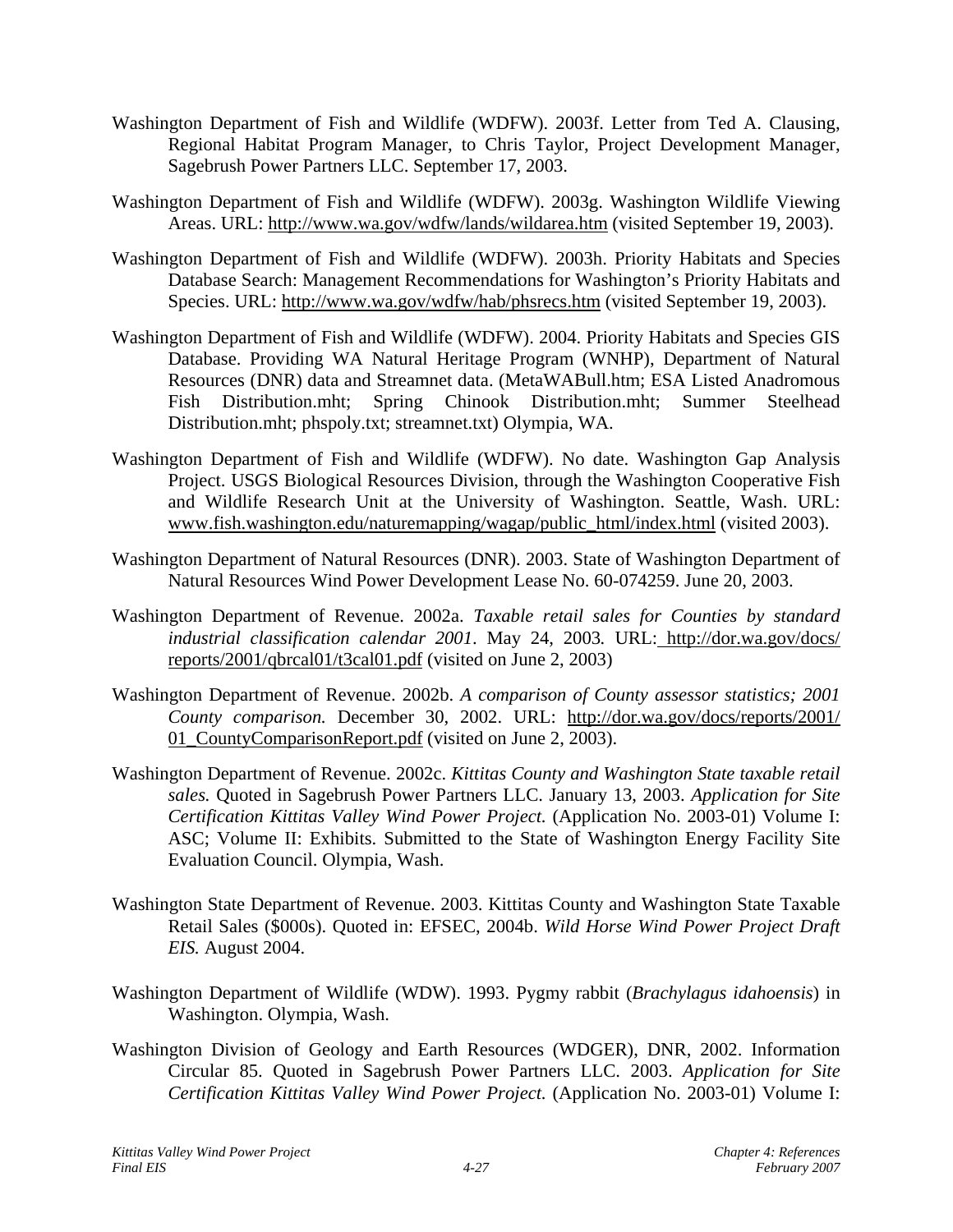ASC; Volume II: Exhibits. Submitted to the State of Washington Energy Facility Site Evaluation Council. Olympia, Wash. January 13, 2003.

- Washington Ornithological Society (WOC). 2003. Species data search. URL <http://www.wos.org/>WOSConf99.htm (visited October 3, 2003).
- Washington State Auditor. 2001. *Functional group/BARS summary total revenues Kittitas County general fund for 2001*. Local Government Financial Reporting System URL: http://lgfrs.sao.wa.gov/lgfrs/ (visited on June 2, 2003).
- Washington State Department of Transportation (WSDOT). 1996. 1996 Washington State Highway Accident Report. URL: http://www.wsdot.wa.gov/mapsdata/tdo/ PDF\_and\_ZIP\_Files/StateHwyAccidentRpt.pdf (visited August 21, 2003).
- Washington State Department of Transportation (WSDOT). 2000. 2000 Annual Traffic Report. Quoted in: Sagebrush Power Partners LLC. 2003a. *Application for Site Certification Kittitas Valley Wind Power Project.* (Application No. 2003-01). Volume I: ASC; Volume II: Exhibits. Submitted to the State of Washington Energy Facility Site Evaluation Council. Olympia, Wash. January 13, 2003.
- Washington State Department of Transportation (WSDOT). 2001. 2001 Annual Traffic Report. Quoted in: Sagebrush Power Partners LLC. 2003a. *Application for Site Certification Kittitas Valley Wind Power Project.* (Application No. 2003-01). Volume I: ASC; Volume II: Exhibits. Submitted to the State of Washington Energy Facility Site Evaluation Council. Olympia, Wash. January 13, 2003.
- Washington State Department of Transportation (WSDOT). March 14, 2003a. Letter from Troy A. Suing, P.E., WSDOT Regional Planning Engineer to Irina Makarow, EFSEC Siting Manager Re: Kittitas Valley Wind Project, Application No. 2003-01.
- Washington State Department of Transportation (WSDOT). July 17, 2003b. Letter from Troy A. Suing, P.E., WSDOT Regional Planning Engineer to Irina Makarow, EFSEC Siting Manager Re: Access for Kittitas Valley Wind Project, Application No. 2003-01.
- Washington State Department of Transportation (WSDOT). August 29, 2003c. Letter from Troy A. Suing, P.E., WSDOT Regional Planning Engineer to Irina Makarow, EFSEC Siting Manager Re: Revised construction traffic trips for Application No. 2003-01.
- Washington State Employment Security Department. 2002a. *Kittitas County Profile*. Prepared by Labor Market and Economic Analysis Branch of the Washington State Employment Security Department. November 2002.
- Washington State Employment Security Department. 2002b. *Yakima County Profile*. Prepared by Labor Market and Economic Analysis Branch of the Washington State Employment Security Department. December 2002.
- Washington State Office of Financial Management. 2002a. 2002 Washington State County Growth Management Population Projections: 2000 to 2025. Historical and Projected Population for Growth Management and Other Purposes, Intermediate Series: History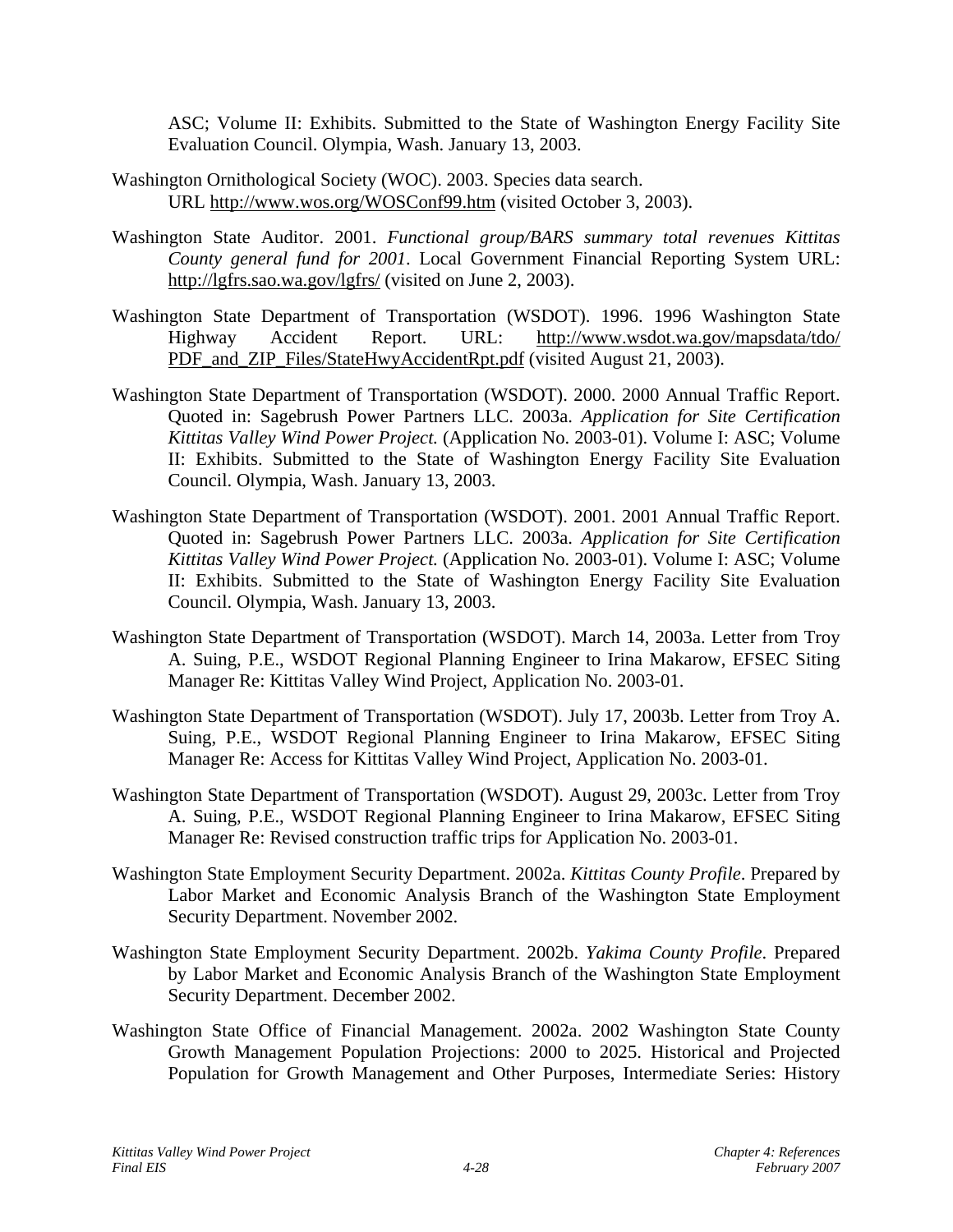1960 to 2000 and Projections from 2005 to 2025. URL: http://www.ofm.wa.gov/pop/ gma/index.htm (visited August 26, 2003).

- Washington State Office of Financial Management. 2002b. November 2002 Forecast of the State Population by Age and Sex: 1990 to 2030 November 2002 Forecast. Updated October 29, 2002. URL:<http://www.ofm.wa.gov/pop/stfc/index.htm>(visited August 26, 2003).
- Washington State Office of Financial Management. 2003. Median Household Income Estimates by County: 1989 to 2002 and Projected for 2003. Quoted in: EFSEC. 2004b. *Wild Horse Wind Power Project Draft EIS*. August 2004.
- Washington State University Cooperative Extension Energy Program. July 30, 2003. Wind Energy Development in Washington, Summary of Development Activities. URL: [www.energy/ftp\\_ep/pubs/renewables/wind-develop.pdf](http://www.energy/ftp_ep/pubs/renewables/wind-develop.pdf) (visited September 29, 2003).
- Weinman, Richard. 2003. Huckell/Weinman Associates, Inc. Electronic communication to Irina Makarow, Siting Manager, EFSEC. June 10, 2003.
- Western EcoSystems Technology (WEST), Inc. 2003. *Cumulative Impacts Analysis for Avian and other Wildlife Resources from Proposed Wind Project in Kittitas County, Washington*. Final Report. October 2003.
- Western Electricity Coordinating Council (WECC). September 2002. *10-Year Coordinated Plan Summary 2002-2011*. Planning and Operation for Electric System Reliability, pg. 16.
- Whiteman, K.J., 1986. *Ground-water Levels in Three Basalt Hydrologic Units Underlying the*
- Wind Energy in Cold Climates (WECO) Study. No date. Part-funded under contract JOR3- CT95-0014 of the Non-Nuclear Energy Programme managed by the European Commission, DGXII, and by the UK Department of Trade and Industry. Coordinated by the Finnish Meteorological Institute with DEWI (D), Garrad Hassan (UK), Risø (DK) and VTT (FI). Quoted in: Sagebrush Power Partners LLC. 2003c. *Kittitas Valley Wind Power Project Responses to Initial Completeness Report*. Submitted to the State of Washington Energy Facility Site Evaluation Council. Olympia, Wash. April 23, 2003.
- Windpower Monthly. December 1995. Quoted in: Country Guardian. 2003. URL: <http://www.countryguardian.net/case.htm#jsafety>(visited October 6, 2003).
- Wind Ridge Power Partners, LLC. 2004. *Application for Site Certification for the Wild Horse Wind Power Project*. March 2004.
- Winkelman, J.E. 1989. Birds at a windpark near Urk: bird collision victims and disturbance of wintering ducks, geese and swans. Rijksinstituut voor Natuurbeheer, Arnhem. RINRapport 89/15. Quoted in Sagebrush Power Partners LLC. 2003a. *Application for Site Certification Kittitas Valley Wind Power Project.* (Application No. 2003-01). Volume I: ASC; Volume II: Exhibits. Submitted to the State of Washington Energy Facility Site Evaluation Council. Olympia, Wash. January 13, 2003.
- Winkelman, J.E. 1990. Disturbance of birds by the experimental wind park near Oosterbierum (Fr.) during building and partly operative situations [1984-1989]. RIN-report 90/9, DLO-